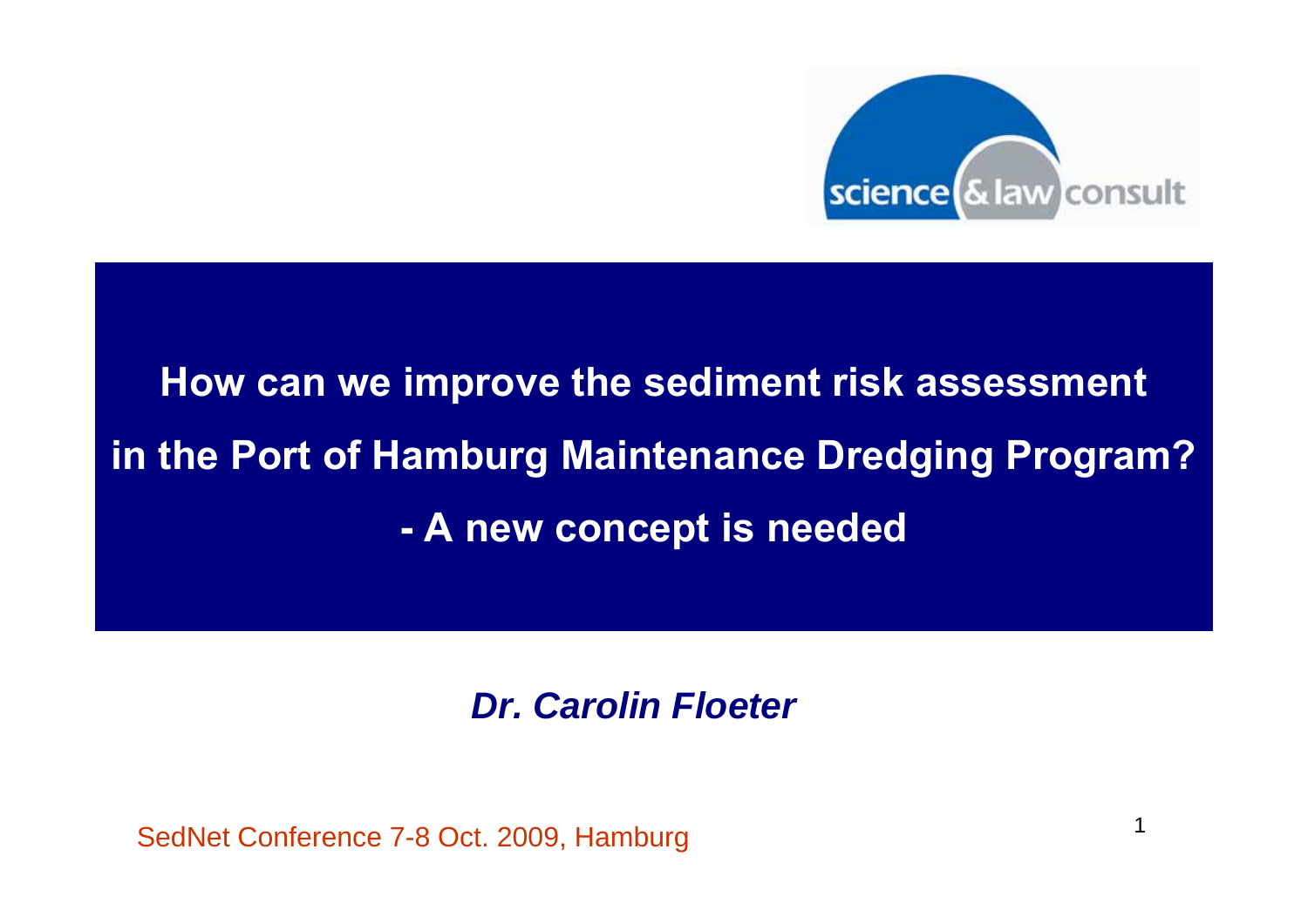### **OUTLINE**

- **I. Implementation of toxicity tests in international dredged material management guidelines**
- **II. Ecotoxicological risk assessment according to national dredged material management guidelines**
- **III. Results of the ecotoxicological assessment of dredged material from the Elbe fairway of Hamburg**
- **IV. Reliability of the test results**
- **V. Harmonisation of test procedures**
- **VI. Future Outlook: A new concept is needed**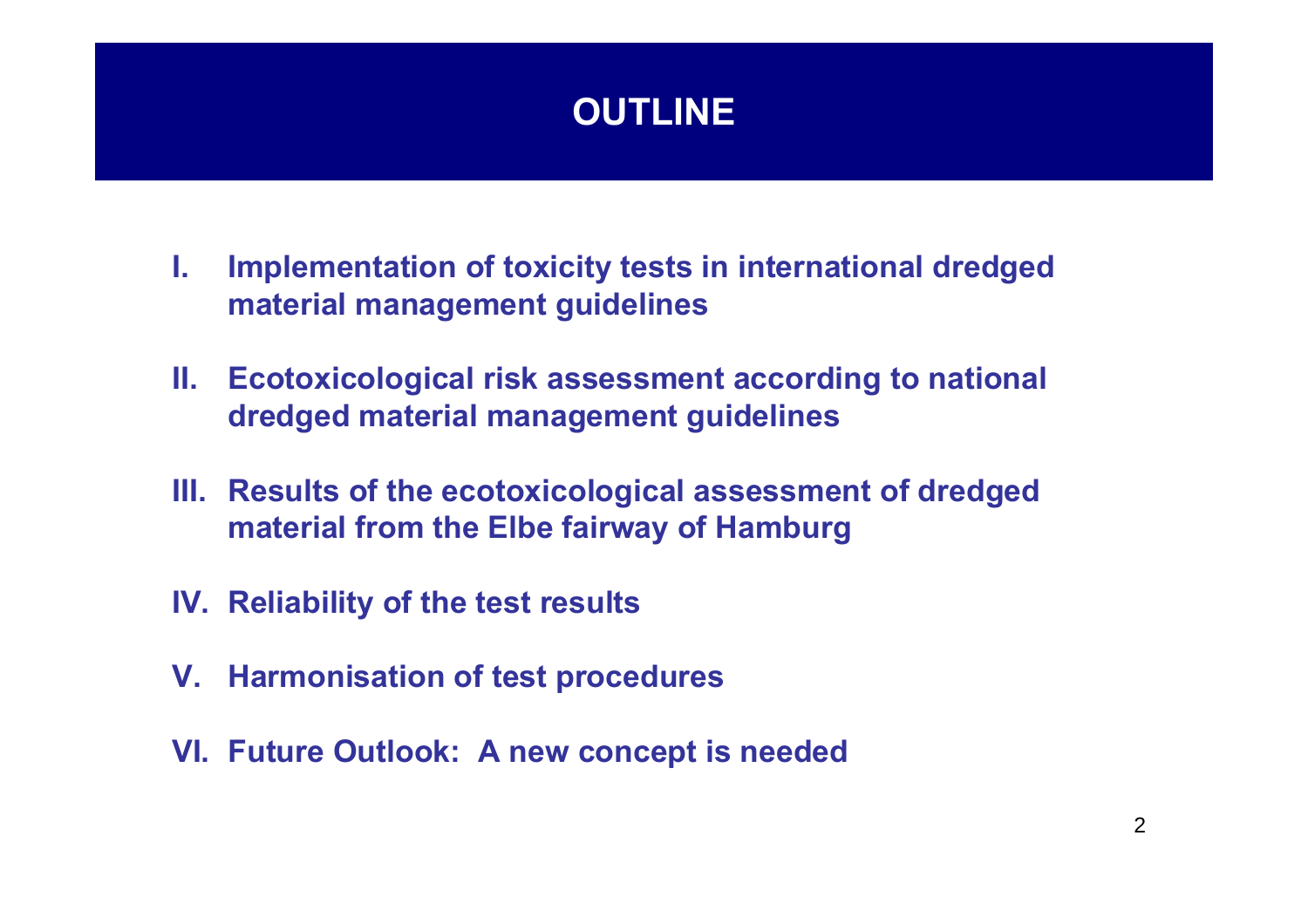## **I. Implementation of toxicity tests in international dredged material management guidelines**

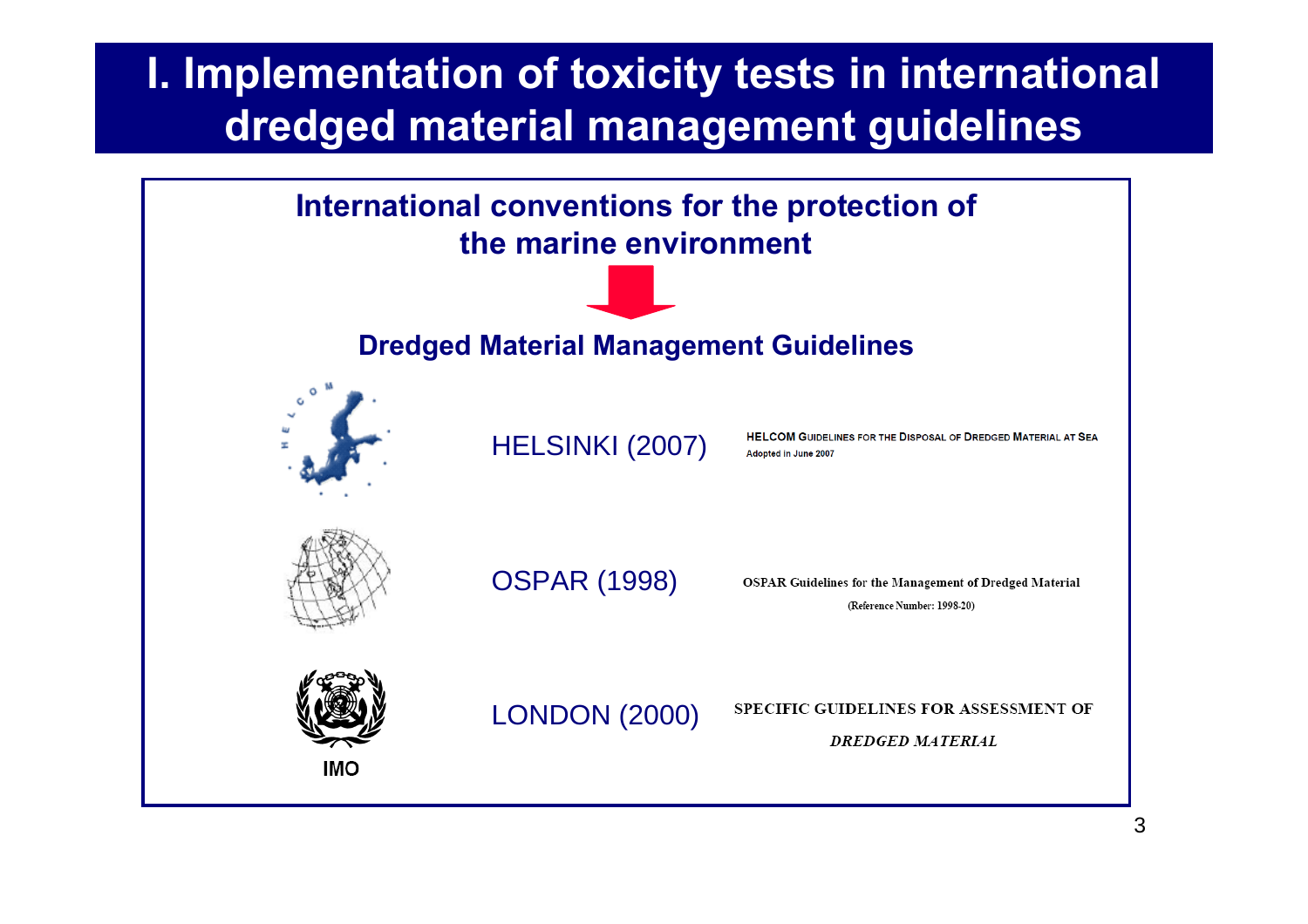## **I. Implementation of toxicity tests in international conventions**



### London Convention (2000)

#### **Biological characterization**

4.7 If the potential impacts of the dredged material to be dumped cannot be assessed on the basis of the chemical and physical characterization and available biological information, biological testing should be conducted.

[…]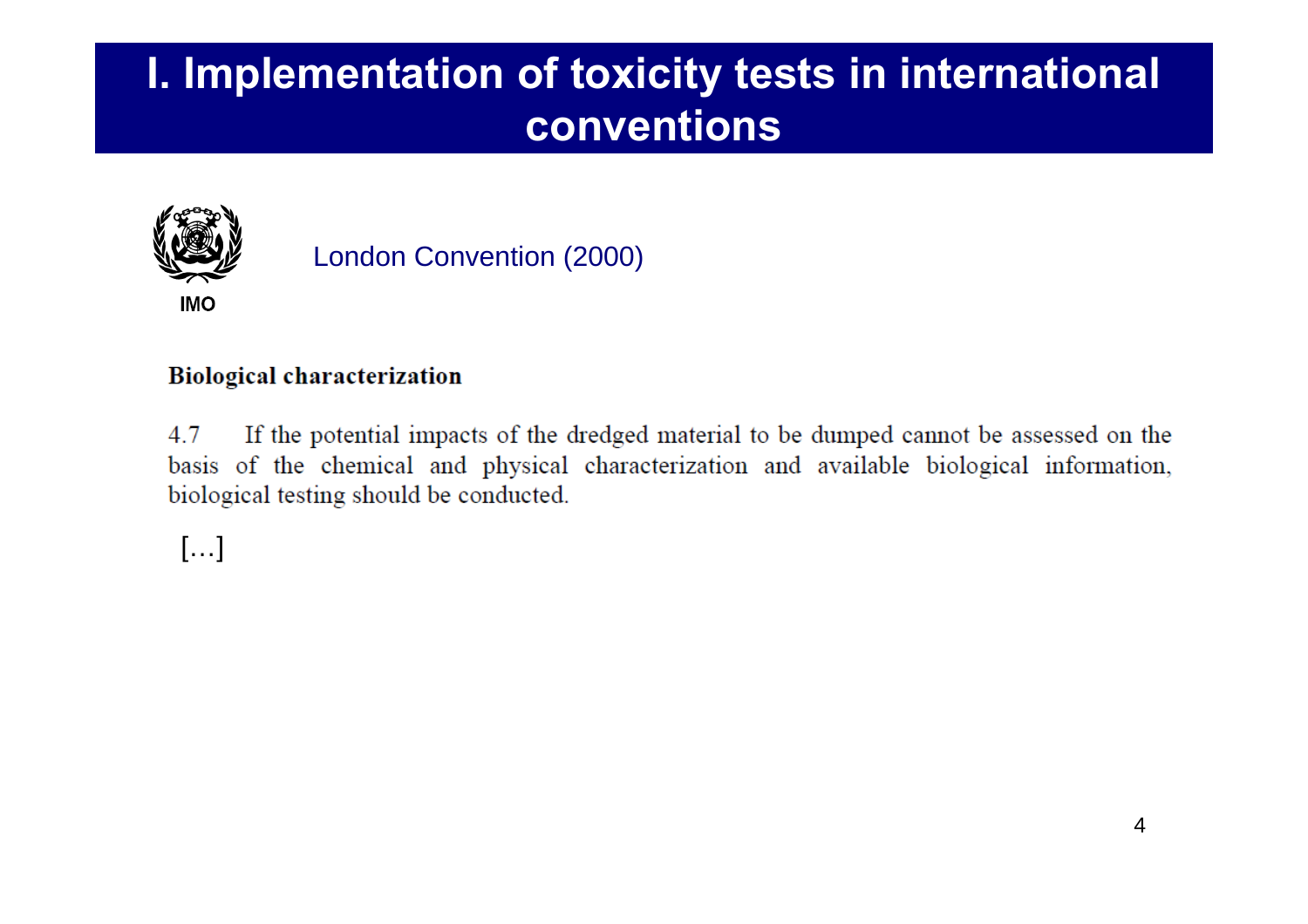## **Biological characterization of dredged material**

| <b>Method</b>                                                                                                                           | <b>OSPARCOM</b> | <b>HELCOM</b> | LC |
|-----------------------------------------------------------------------------------------------------------------------------------------|-----------------|---------------|----|
| <b>Biological tests:</b><br>• acute toxicity<br>• chronic toxicity<br>• potential for<br>bioaccumulation<br>• potential for<br>tainting | X               | X             | X  |
| <b>Biomarker</b>                                                                                                                        | X               | X             |    |
| <b>Microcosm</b>                                                                                                                        | X               | X             |    |
| <b>Mesocosm</b>                                                                                                                         | X               | X             |    |
| <b>Benthic</b><br>Community                                                                                                             | X               |               |    |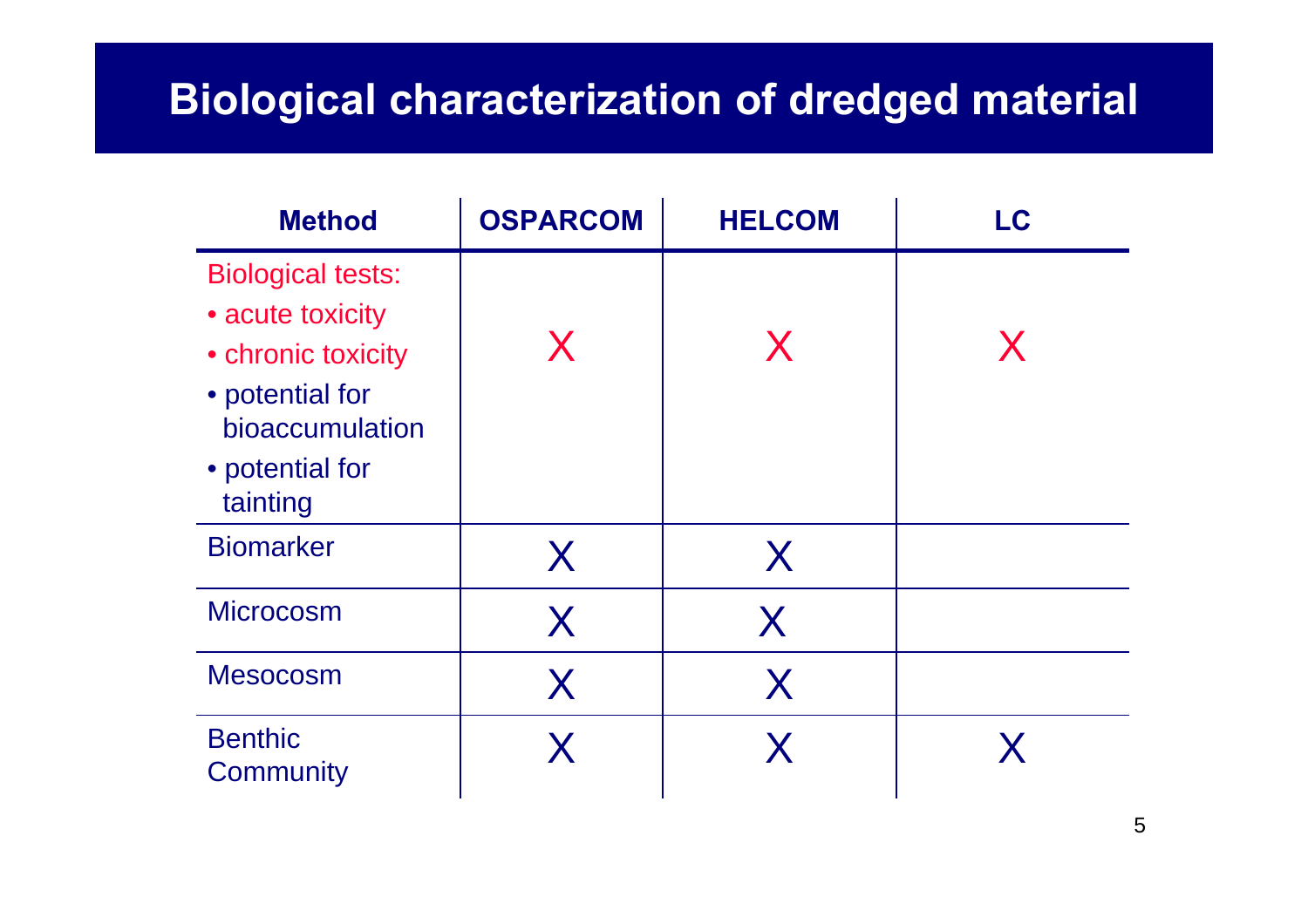**Directives for the Handling of Dredged Material on Federal Waterways**

¾ **Inland waters** (HABAB 2000) • **Freshwater test-set**

¾ **Coastal waters** (HABAK 1999) • **Saltwater test-set**



**Bioluminescence test** DIN EN ISO 11348-2 (1998)

**Freshwater algae test** DIN 38412-L33 (1981)



Ibacon.de

Ibacon.de

aquasense.nl

microbewiki.kenyon.edu

**Acute toxicity Daphnia** DIN 38 412 - L30 (1989)



**Bioluminescence test** DIN EN ISO 11348-2 (1998) (mod.)



**\***

**Marine algae test** DIN EN ISO 10253 (2006)



**\***

**Bacteria solid contact test**DIN 38412-48 (2002)



**Acute toxicity amphipods** DIN EN ISO 16712 (2007)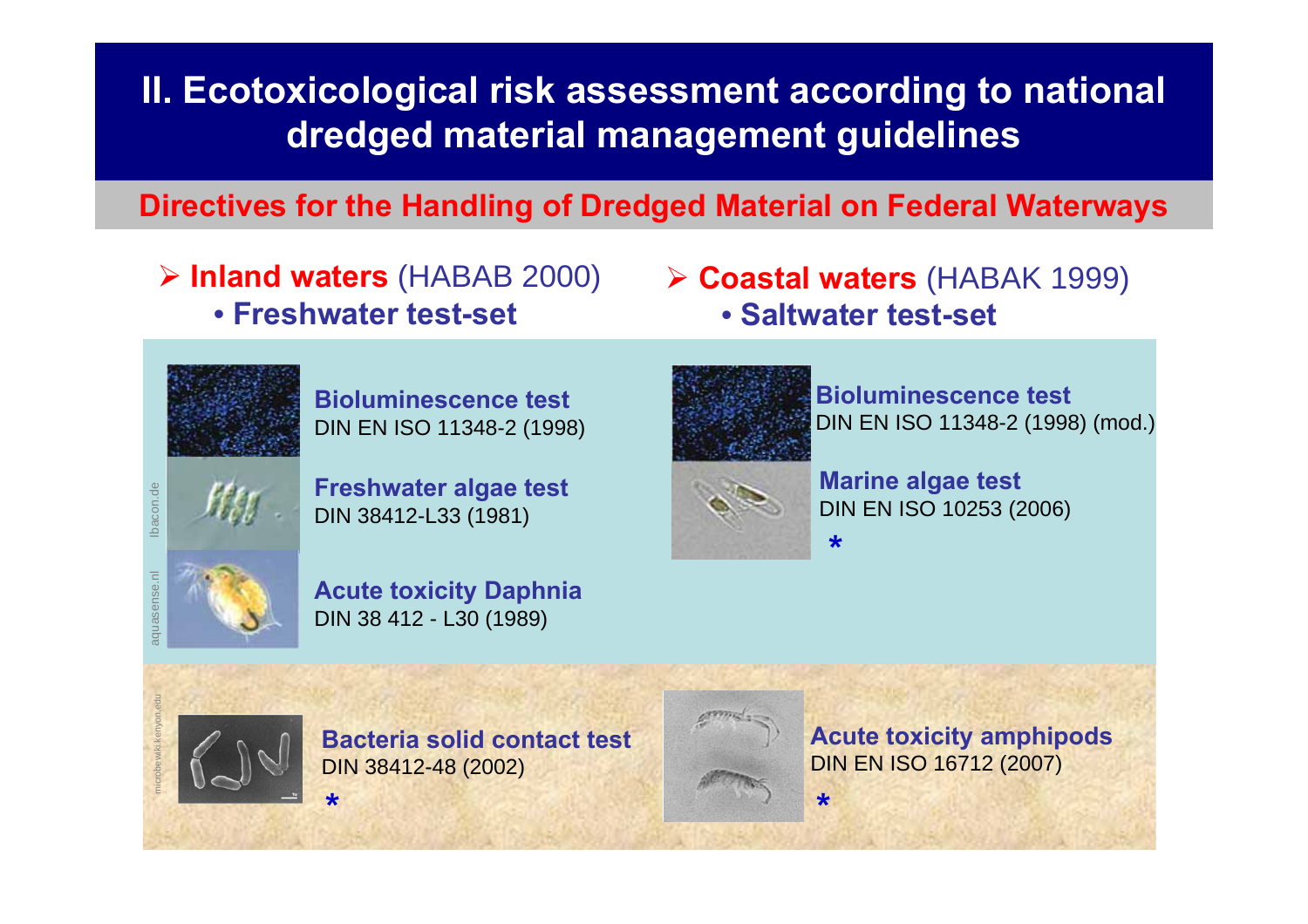#### Evalution of the test results

#### HABAB – Inland waters

| <b>Highest dilution step</b><br>without effect | <b>Dilution</b><br>factor | $ pT-value $ |              | <b>Toxicity class</b>                                | <b>Management categories (HABAB 2000)</b> |
|------------------------------------------------|---------------------------|--------------|--------------|------------------------------------------------------|-------------------------------------------|
| Original sample (80%)                          | $2^0$                     | 0            | 0            | toxicity not detectable                              | Case 1:                                   |
| 1:2                                            | $2^1$                     |              |              | very low toxicity                                    | unrestricted disposal possible            |
| 1:4                                            | $2^2$                     | 2            | IL           | low toxicity                                         |                                           |
| 1:8                                            | $2^{-3}$                  | 3            | $\mathbf{m}$ | moderate toxicity                                    | Case 2:                                   |
| 1:16                                           | $2^4$                     | 4            | N            | <b>increased toxicity</b>                            | Case-by-case decision of disposal         |
| 1:32                                           | $2^{-5}$                  | 5            | v            | high toxicity                                        | Case 3:                                   |
| 1:64 and higher                                | $\leq 2^{6}$              | 6            | VI           | very high toxicity                                   | should not be disposed                    |
| pT-value for each test                         |                           |              |              | lbased on the most<br>sensitive test of the test-set | based on ecotoxicological assessment      |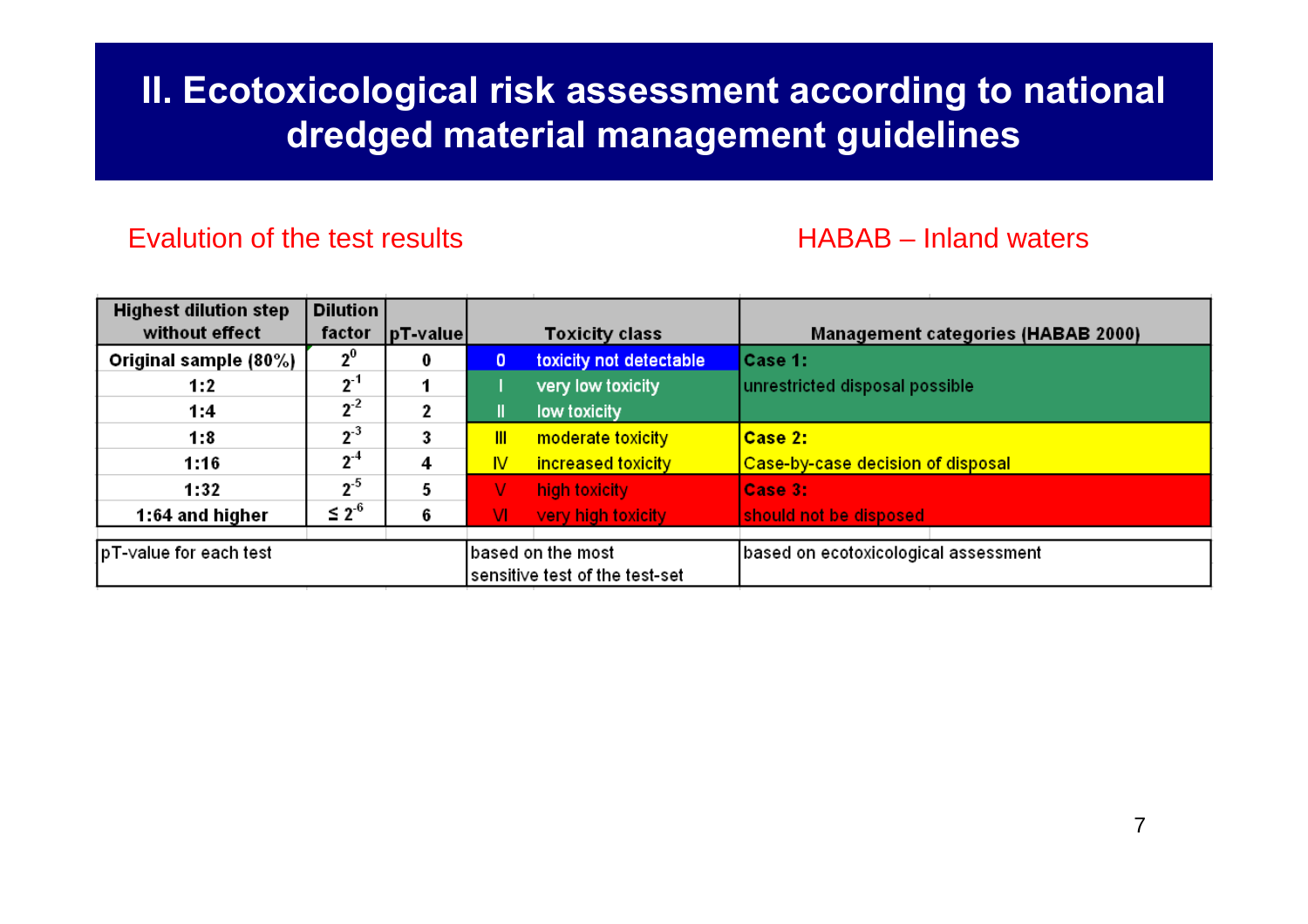Evalution of the test results HABAK – Coastal waters

| $pT$ -value |              | <b>Toxicity class</b>          | <b>Management categories (HABAK 1999)</b>                                      |
|-------------|--------------|--------------------------------|--------------------------------------------------------------------------------|
| 0           | 0            | toxicity not detectable        | Case 1:                                                                        |
|             |              | very low toxicity              | Disposal at sea possible.                                                      |
| 2           | Ш            | low toxicity                   | Monitoring after 3 years.                                                      |
| 3           | $\mathbb{I}$ | moderate toxicity              | Case 2: Disposal at sea depends on weighing against land disposal and          |
| 4           | IV           | increased toxicity             | impact hypothesis. Impact reduction procedures. Monitoring after 3 years.      |
| 5           | v            | high toxicity                  | Case 3: Disposal at sea depends on weighing against land disposal and impact   |
| 6           | VI)          | very high toxicity             | hypothesis. Intensive impact reduction procedures. Monitoring after 1-3 years. |
|             |              |                                |                                                                                |
|             |              | based on the most              | based on ecotoxicity, chemical analysis                                        |
|             |              | sensitive test of the test-set | of pollutants and nutrients                                                    |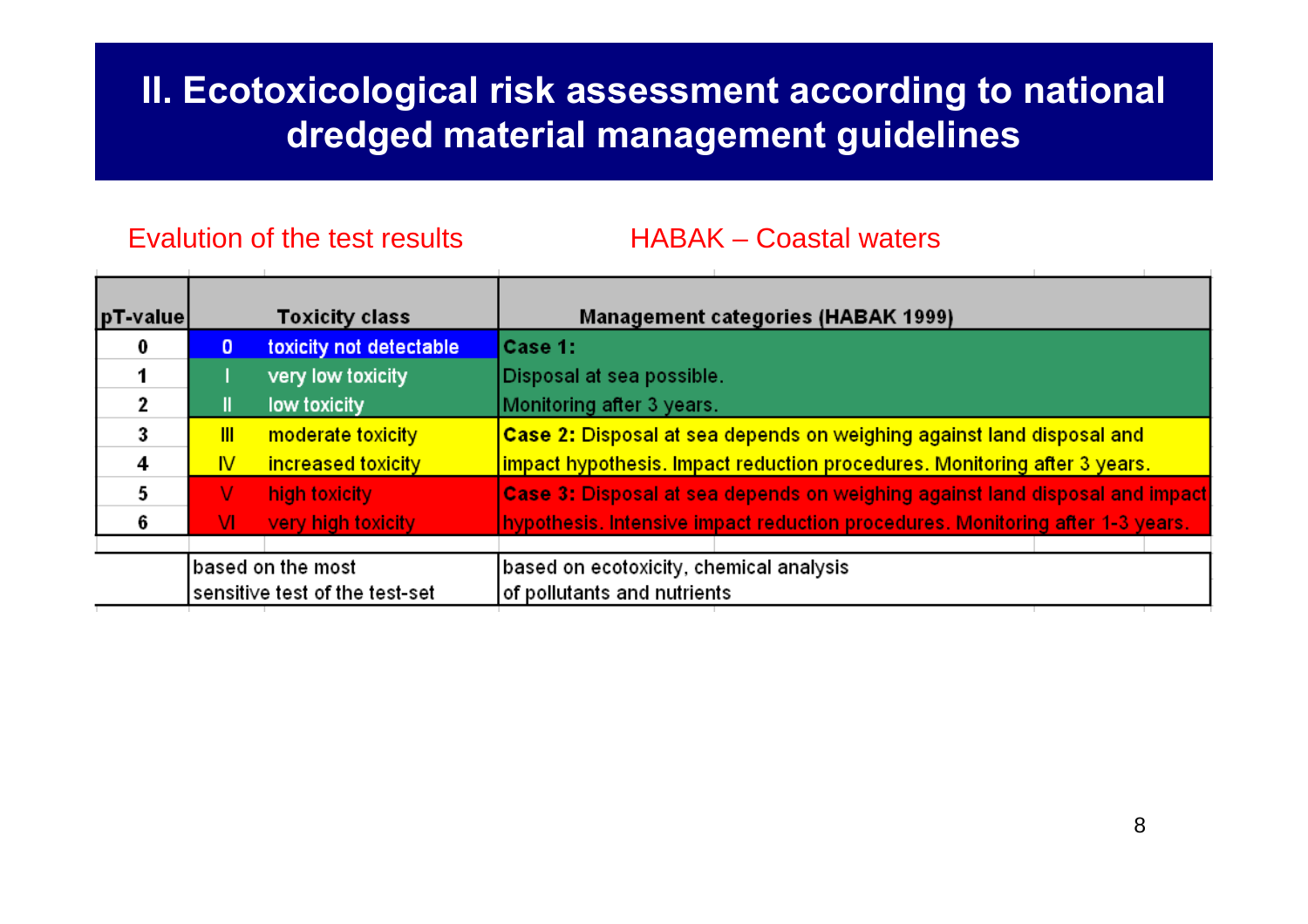#### HABAK – Coastal waters

| pT-value |              | <b>Toxicity class</b>          | <b>Management categories (HABAK 1999)</b> |                 |                           |
|----------|--------------|--------------------------------|-------------------------------------------|-----------------|---------------------------|
|          | $\mathbf{0}$ | toxicity not detectable        | Case 1:                                   |                 |                           |
|          |              | very low toxicity              | Disposal at sea possible.                 |                 |                           |
|          | Ш            | low toxicity                   | Monitoring after 3 years.                 |                 |                           |
|          | $\mathbb{I}$ | moderate toxicity              | Case 2: Disposal at sea de                |                 | <mark>ଏisposal and</mark> |
| 4        | <b>IV</b>    | increased toxicity             | impact hypothesis. Impay                  | + additional    | <mark>े। 3 years.</mark>  |
| 5        | v            | high toxicity                  | <b>Case 3: Disposal at sea</b>            | agreements with | <b>psal and impact</b>    |
| 6        | VI.          | very high toxicity             | hypothesis. Intensive im                  | federal states  | iter 1-3 years.           |
|          |              |                                |                                           |                 |                           |
|          |              | based on the most              | based on ecotoxicity, chemic              |                 |                           |
|          |              | sensitive test of the test-set | of pollutants and nutrients               |                 |                           |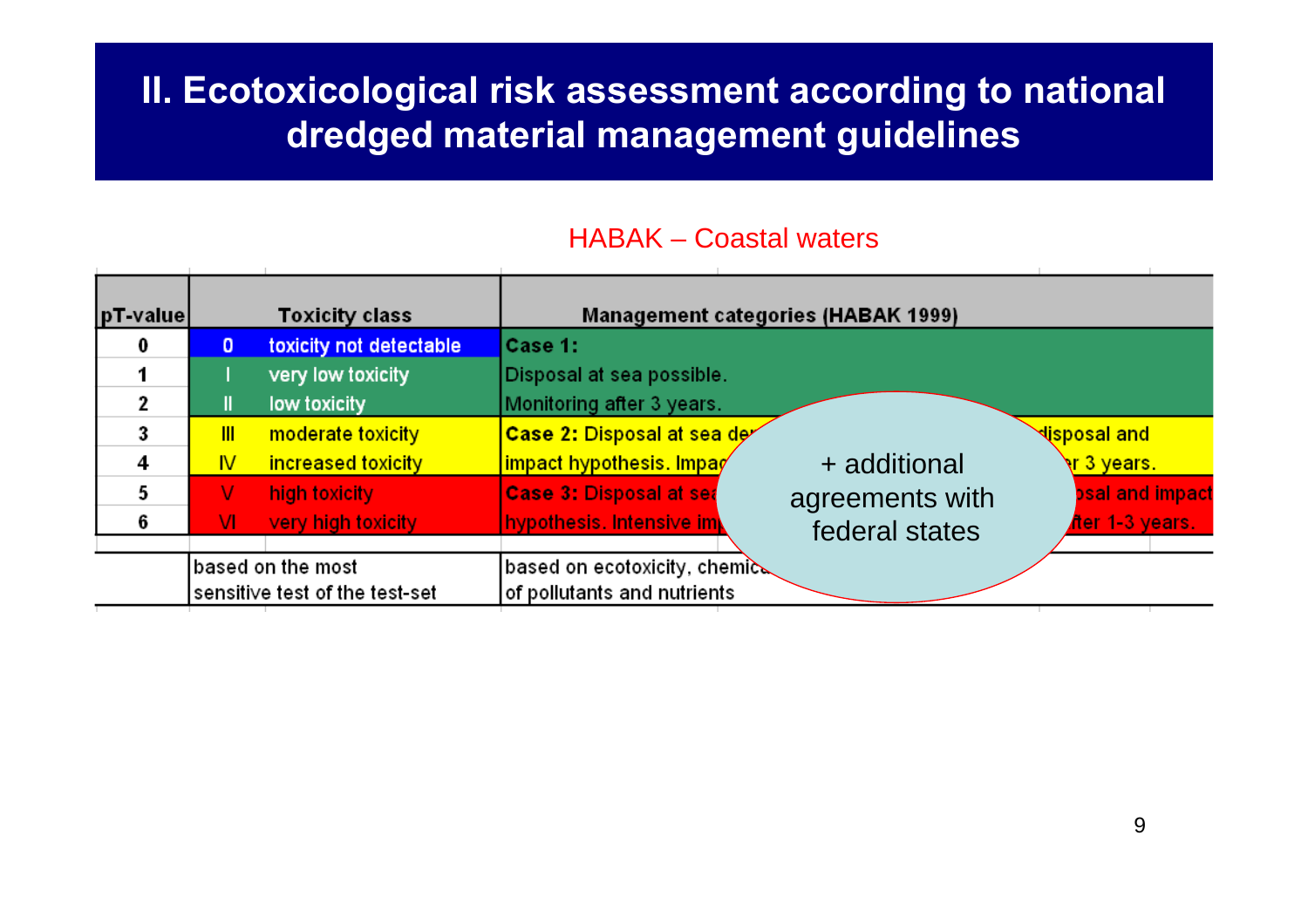## **III. Results of the ecotoxicological sediment assessment from the Elbe fairway of Hamburg**



HPA 2007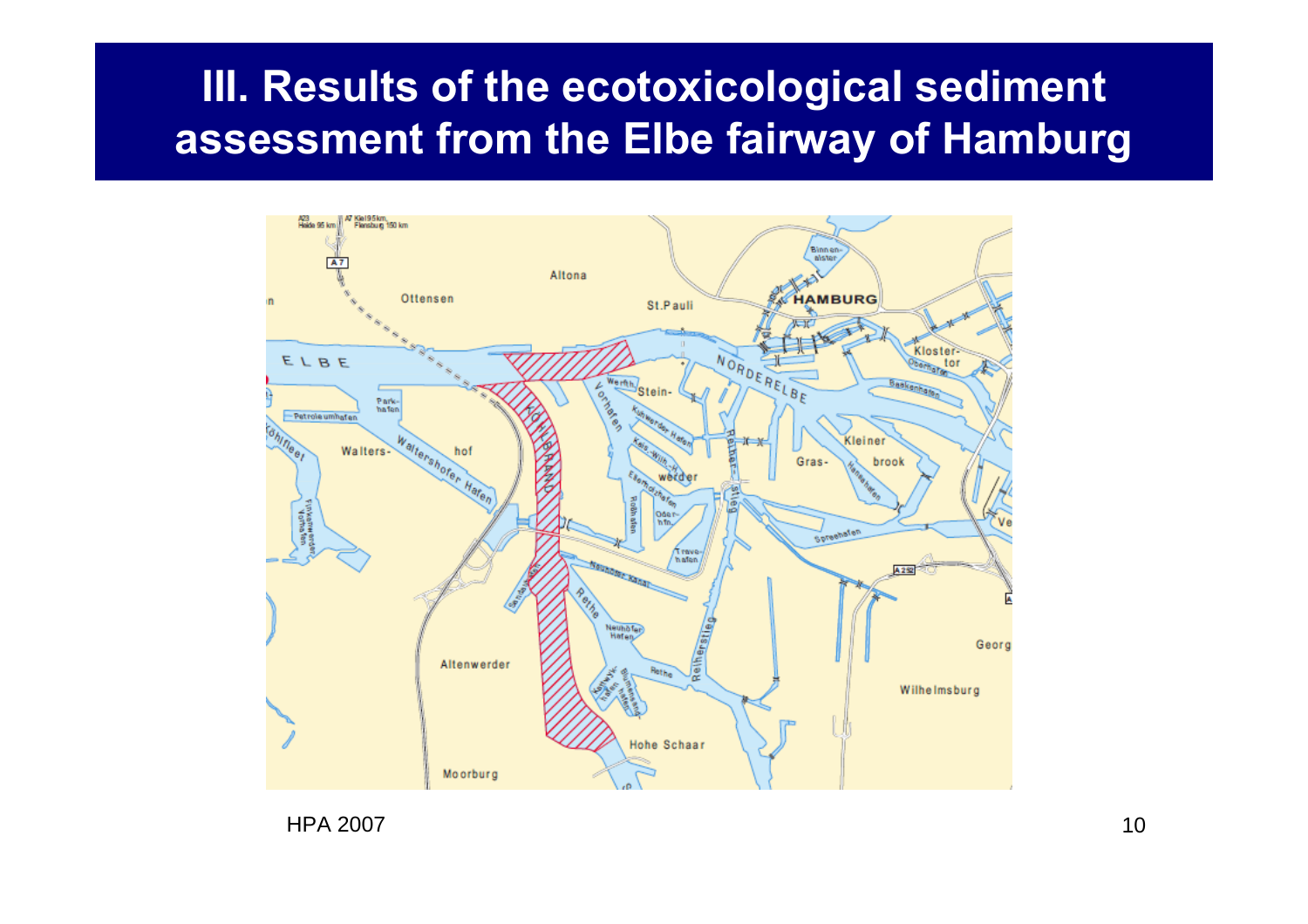## **III. Results of the ecotoxicological sediment assessment from the Elbe fairway of Hamburg**

### **The most sensitive test(s) of the test set**

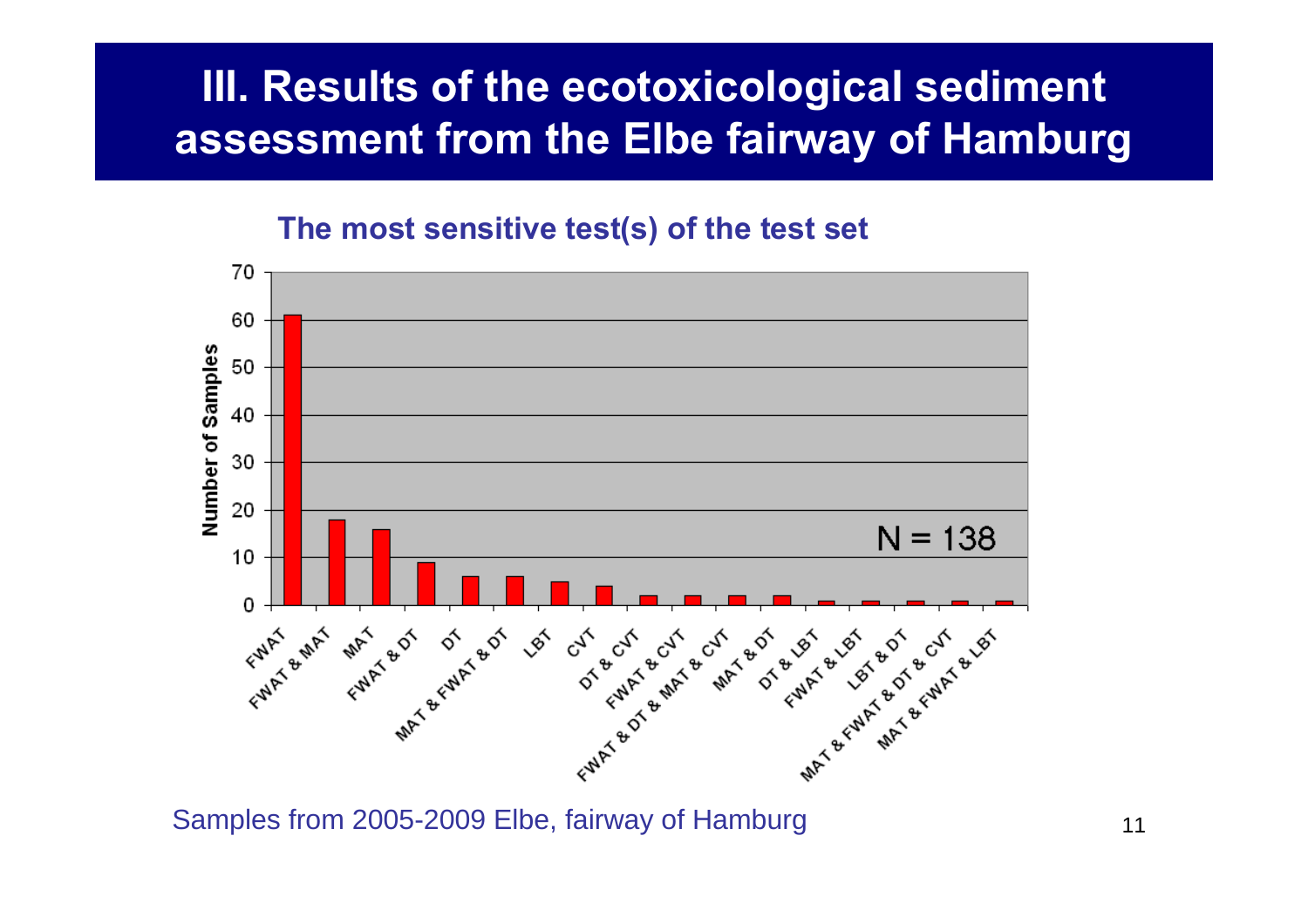## **III. Results of the ecotoxicological sediment assessment from the Elbe fairways of Hamburg**

**The most sensitive test(s) of the test set**



Samples from 2005-2009 Elbe, fairway of Hamburg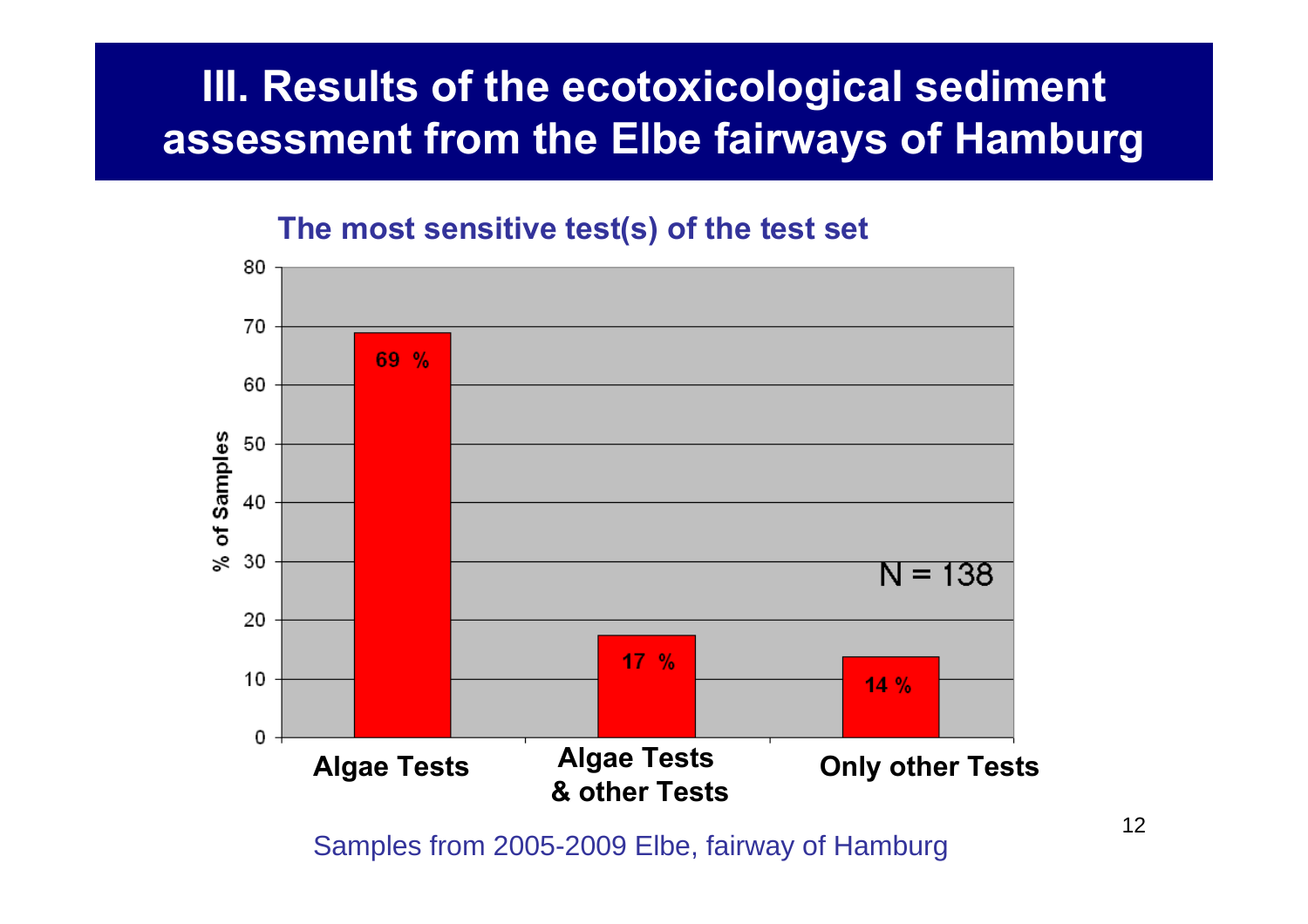## **IV. Reliability of the test results**

**1. Analysis of unknown double samples/ measurements within the laboratories - intra-laboratory comparison**

- ¾ **Elbe & harbour samples (2006-2009/08)**
	- $\mathcal{L}_{\mathcal{A}}$ **Freshwater test-set**
	- $\Box$ **Marine test-set**
	- $\mathcal{L}_{\mathcal{A}}$ **Intra-comparison of 2 laboratories**
- $\blacktriangleright$  **North Sea samples (2006-2009/04)**
	- $\mathcal{L}_{\mathcal{A}}$ **Marine test-set**
	- $\mathcal{L}_{\mathcal{A}}$ **Intra-comparison of 1 laboratory**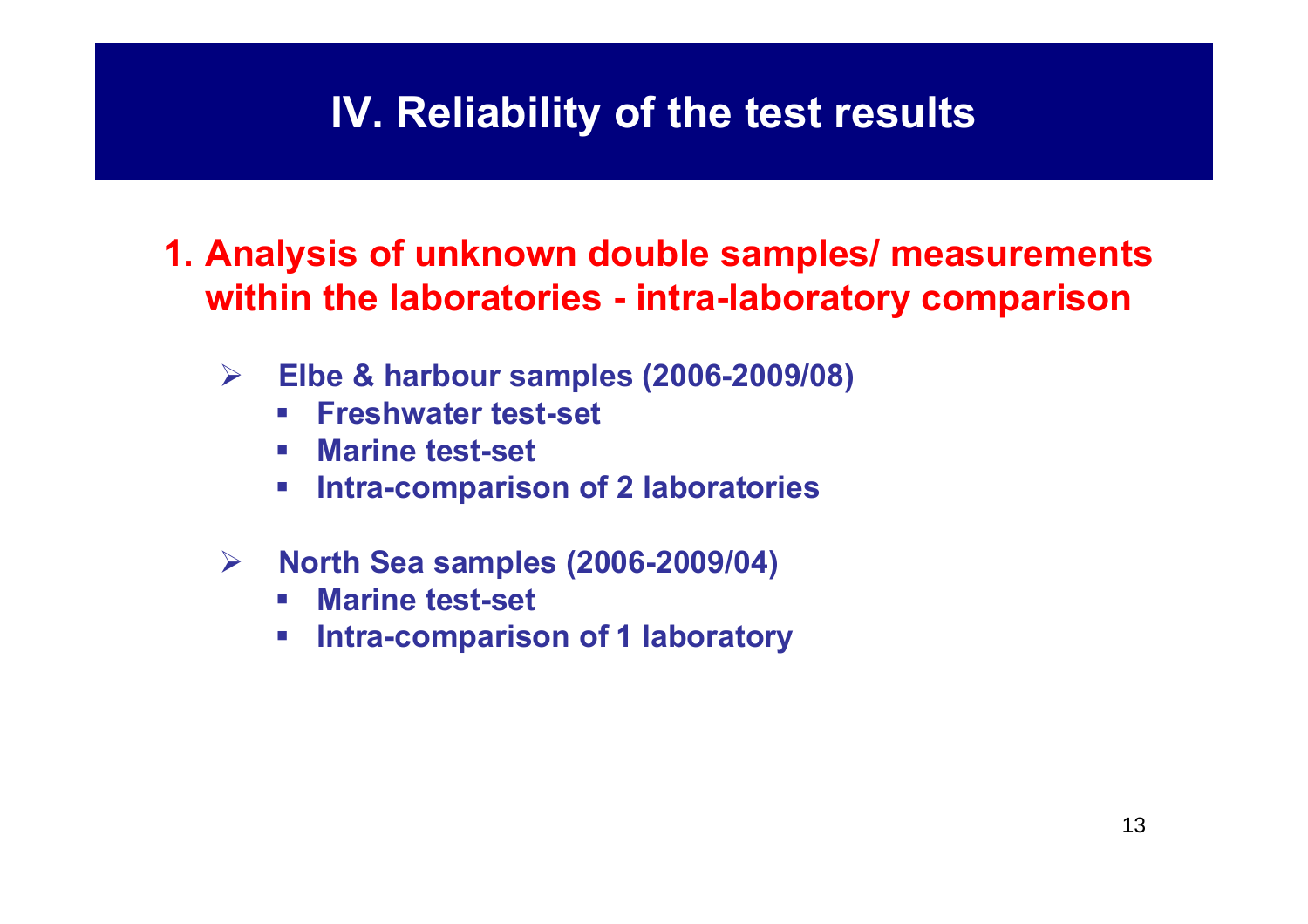## **IV. Reliability of the test results**

### **Criteria for the evaluation of the intra-laboratory comparison**

¾ **delta pT-values** • **% of sample-pairs, for which equal pT-values were determined** • **maximum pT-difference** • **pT-difference leads to HABAB/HABAK Case 3 category ≥ 70 %≤ 2 ≤ 5%**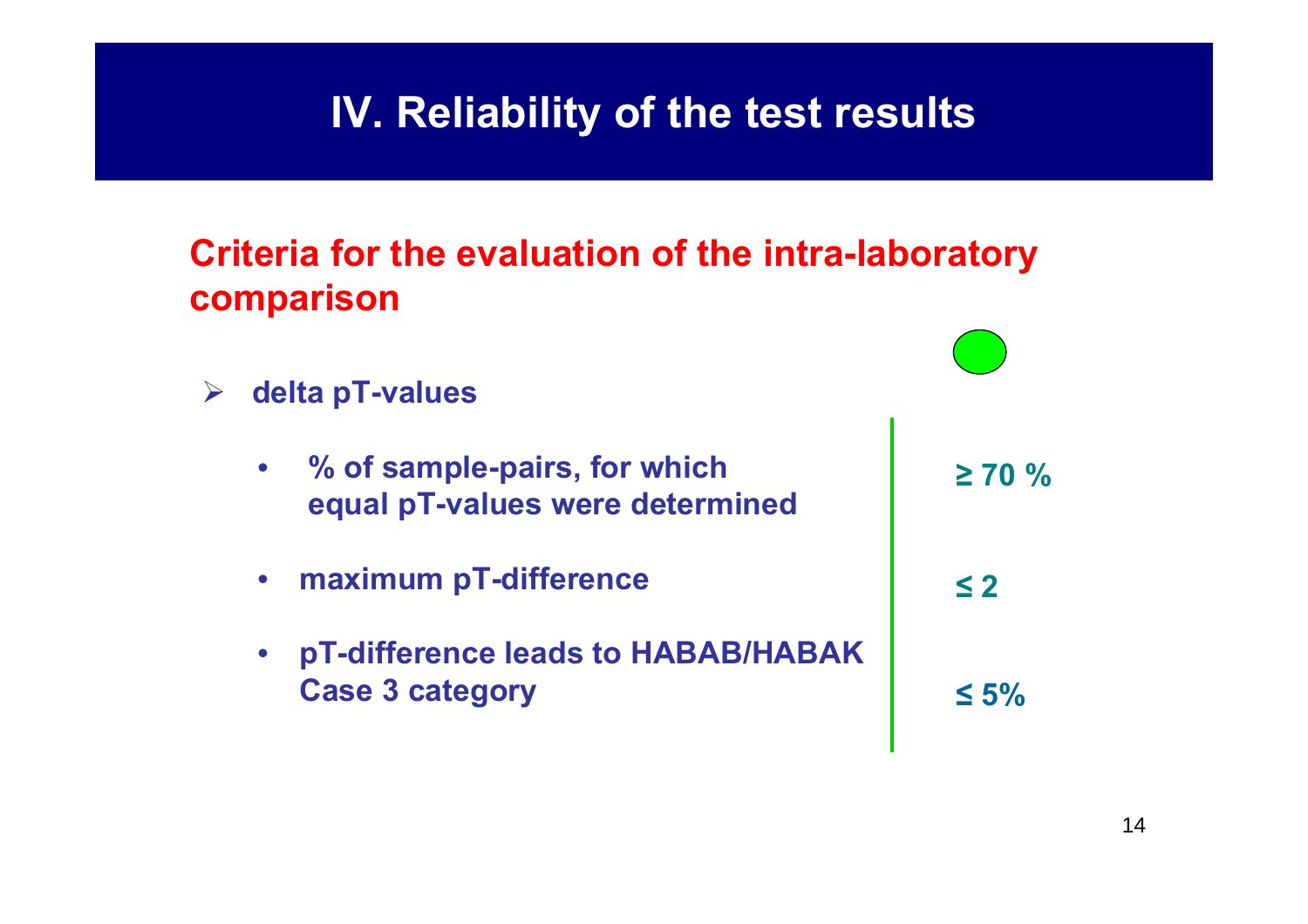### **Intra-laboratory comparison – Elbe Bioluminescence Assay (LBT) – Lab 1**

### pT - Value Matrix of Double Measurements [N] (N=38) (PW+EL)





| pT Value |    |  |   | 6 |
|----------|----|--|---|---|
| O        | 87 |  |   |   |
|          | F  |  |   |   |
| っ        | 3  |  |   |   |
|          |    |  |   |   |
|          |    |  |   |   |
|          |    |  | 3 |   |
|          |    |  |   |   |

| HABAB / HABAK<br>Categories | % of Cases<br>with<br>differences |
|-----------------------------|-----------------------------------|
| Category 1                  |                                   |
| Category 2                  |                                   |
| Category 3                  |                                   |
|                             |                                   |
| % of equal results          |                                   |
|                             |                                   |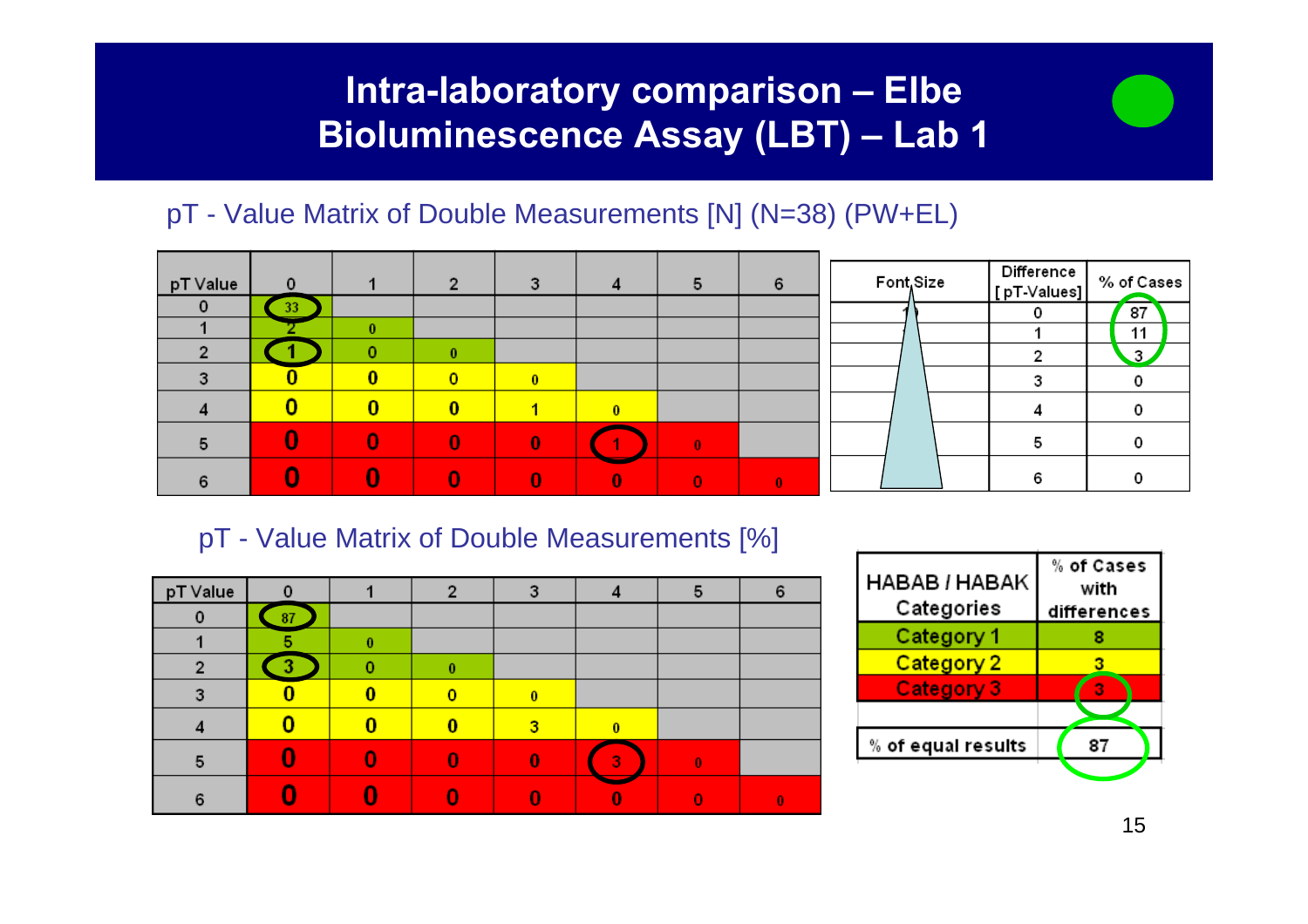## **Intra-laboratory comparison – Elbe Daphnia test (DT) – Lab 1**

### pT - Value Matrix of Double Measurements [N] (N=36) (PW+EL)

| pT Value       | 0 |   | 2 | з |   | 5 | 6 |
|----------------|---|---|---|---|---|---|---|
| $\Omega$       | 5 |   |   |   |   |   |   |
|                | 8 | 5 |   |   |   |   |   |
| $\overline{2}$ |   | 6 | 9 |   |   |   |   |
| 3              |   |   | o |   |   |   |   |
|                |   |   |   |   | 0 |   |   |
| 5              |   |   | n |   | n |   |   |
| 6              |   |   |   |   |   |   | Ω |



| pT Value | 0  |    | n  |                         |          | Ð |  |
|----------|----|----|----|-------------------------|----------|---|--|
| 0        | 14 |    |    |                         |          |   |  |
|          | 22 | 14 |    |                         |          |   |  |
| 2        |    | 17 | 25 |                         |          |   |  |
| 3        |    | з  | o  | $\overline{\mathbf{3}}$ |          |   |  |
|          |    | Λ  |    | з                       |          |   |  |
| 5        |    |    | 0  |                         | $\Omega$ | Ω |  |
|          |    |    |    |                         |          |   |  |

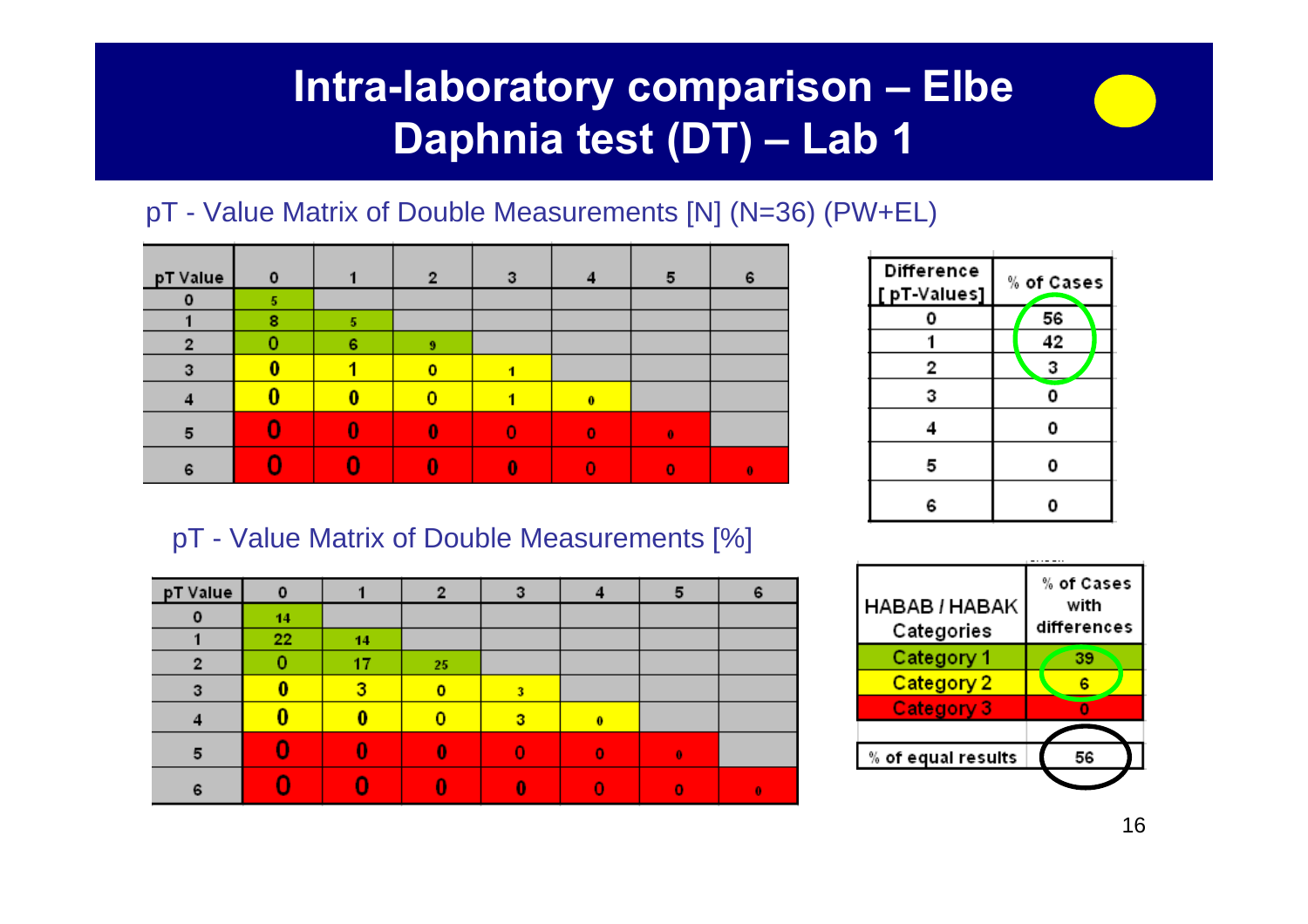## **Intra-laboratory comparison – Elbe Freshwater Algae Test (FWAT) – Lab 1**

### pT - Value Matrix of Double Measurements [N] (N=52) (PW+EL)



| Difference<br>[pT-Values] | % of Cases |
|---------------------------|------------|
| ٥                         | 37         |
|                           | 37         |
| 2                         | 10         |
| з                         | 15         |
| 4                         | 2          |
| 5                         | 0          |
| 6                         |            |

| pT Value       | 0 |   | פ  | з     | 5 | 6 |
|----------------|---|---|----|-------|---|---|
|                |   |   |    |       |   |   |
|                |   | 6 |    |       |   |   |
| $\overline{2}$ |   | 8 | 10 |       |   |   |
| 3              |   | ٥ | 15 | $-12$ |   |   |
|                |   | n |    | 8     |   |   |
| 5              |   | Λ | 6  |       | 2 |   |
| 6              |   |   |    |       | n |   |
|                |   |   |    |       |   |   |

| HABAB I<br>HABAK<br>Categories | % of Cases<br>with<br>differences |
|--------------------------------|-----------------------------------|
| Category 1                     | 12                                |
| <b>Category 2</b>              | 33                                |
| <b>Category 3</b>              | 19                                |
|                                |                                   |
| $%$ of equal results           | 37                                |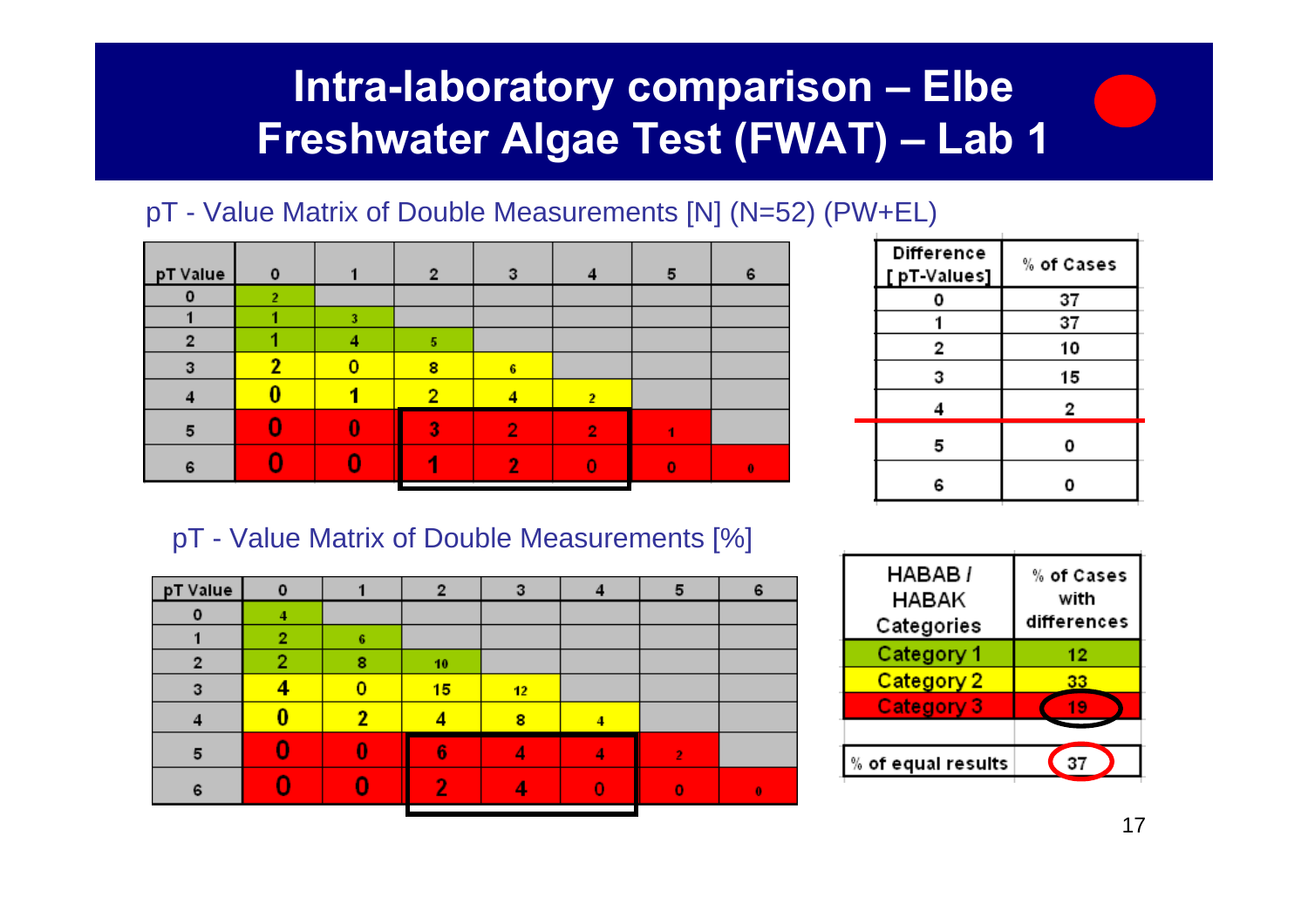## **Intra-laboratory comparison – Elbe Freshwater Algae Test (FWAT) – Lab 2**

### pT - Value Matrix of Double Measurements [N] **(N=10)** (PW+EL)



| pT Value       | o  |          | 2  | 3  |          | 5        | 6 |
|----------------|----|----------|----|----|----------|----------|---|
| 0              | 20 |          |    |    |          |          |   |
|                | 10 | 20       |    |    |          |          |   |
| $\overline{2}$ |    | 10       | 20 |    |          |          |   |
| 3              |    | 0        | 10 | 10 |          |          |   |
| Z              |    |          | o  | 0  | $\bf{0}$ |          |   |
| 5              |    | $\bf{0}$ | 0  | Ω  | $\Omega$ | $\bf{0}$ |   |
| 6              |    |          |    |    |          | Ω        |   |

| <b>Difference</b><br>[ pT-Values] | % of Cases |
|-----------------------------------|------------|
| 0                                 | 70         |
|                                   | 30         |
| 2                                 | 0          |
| з                                 | 0          |
| 4                                 | 0          |
| 5                                 | 0          |
| 6                                 |            |

| HABAB / HABAK<br>Categories | % of Cases<br>with<br>differences |
|-----------------------------|-----------------------------------|
| <b>Category 1</b>           | 20                                |
| <b>Category 2</b>           | 10                                |
| <b>Category 3</b>           |                                   |
|                             |                                   |
| $%$ of equal results        | 70                                |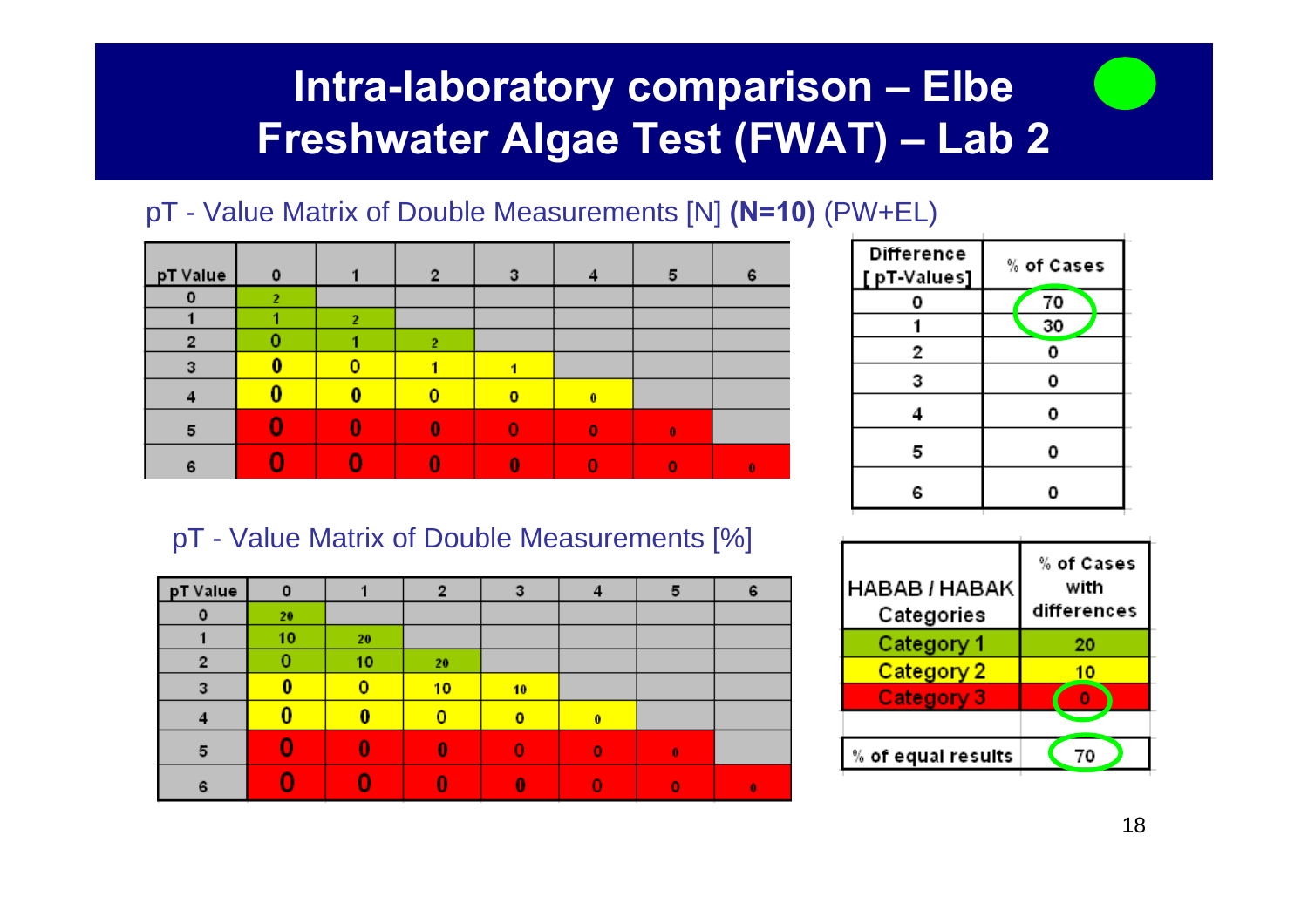### **Summary Reliability of the test results –intra-laboratory comparison**

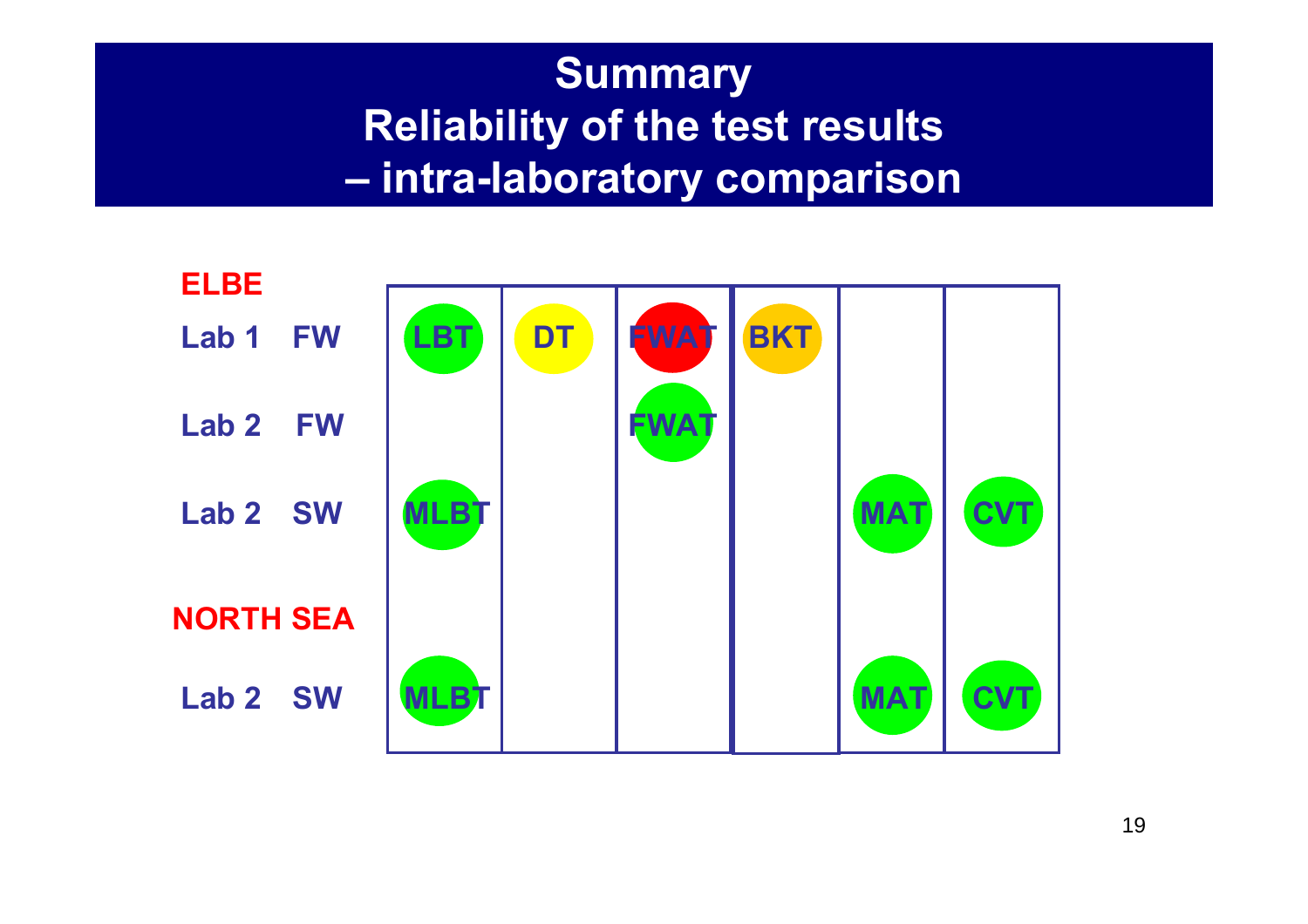### **Summary Reliability of the test results –intra-laboratory comparison**

- ¾**The freshwater algae test (FWAT) dominated the ecotoxicological classification of the dredged material from the fairway of Hamburg (2005-2009) as most sensitive test.**
- ¾ **The FWAT intra-laboratory comparison of unknown double samples/ measurements showed for Elbe & harbour samples** ¾ **weak reliability in Lab1 (2006-2009, N=52),**  ¾ **good reliability in Lab2 (2009, N=10).**
- ¾ **The Daphnia test (DT) and the bacteria contact assay (BKT)**  ¾ **needs further improvement in accuracy & precision in Lab1**
- ¾ **The marine bioassays (Elbe & North Sea samples)** ¾ **good reliability in Lab2.**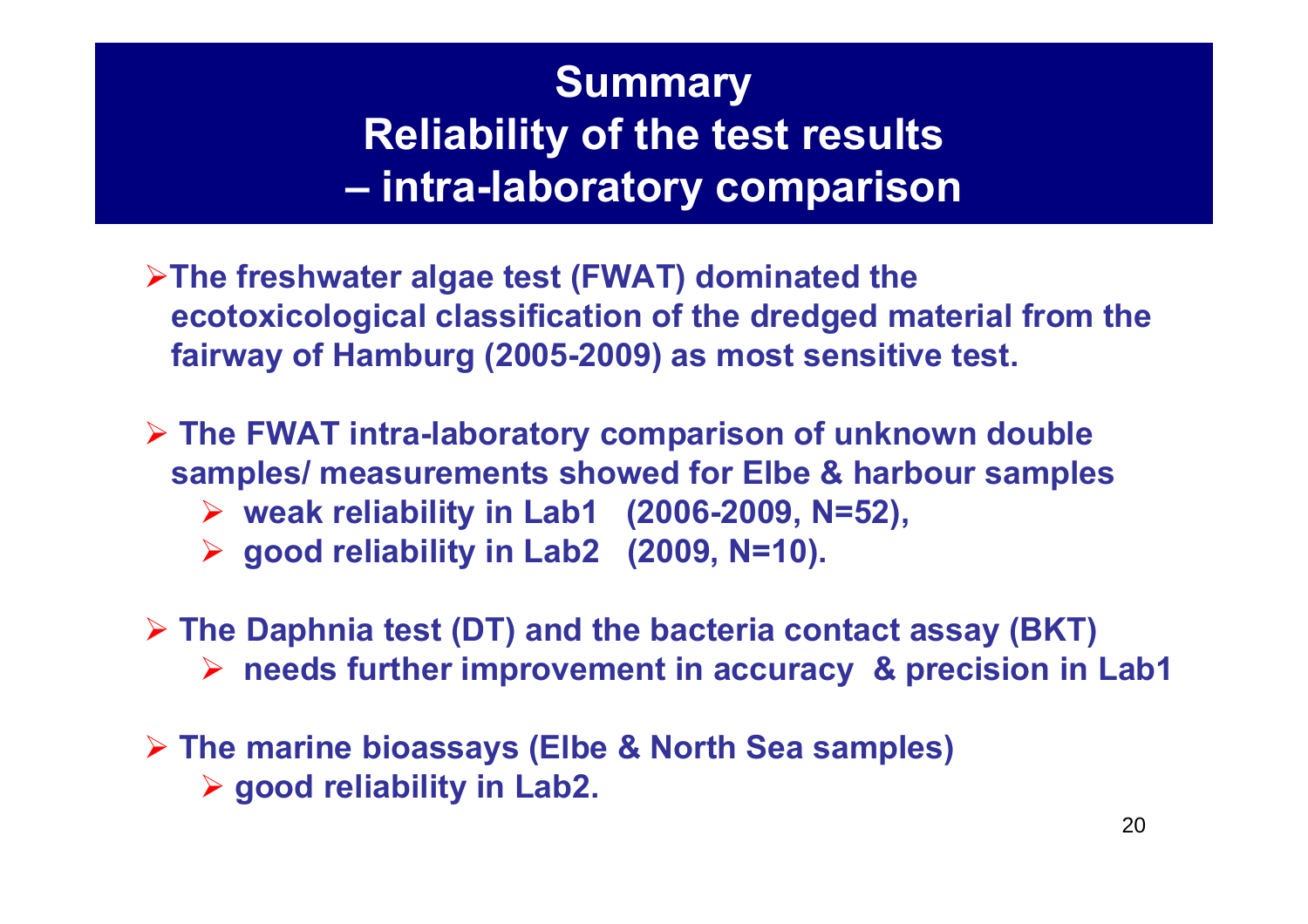## **IV. Reliability of the test results**

- **2. Analysis of unknown double sample/ measurements with the freshwater algae test inter-laboratory comparison**
	- ¾ **Elbe & Harbour Samples (2009)**
		- $\mathcal{L}_{\mathcal{A}}$  **Comparison of** 
			- **Lab 1 & Lab 2**
			- **Lab 1 & Lab 3**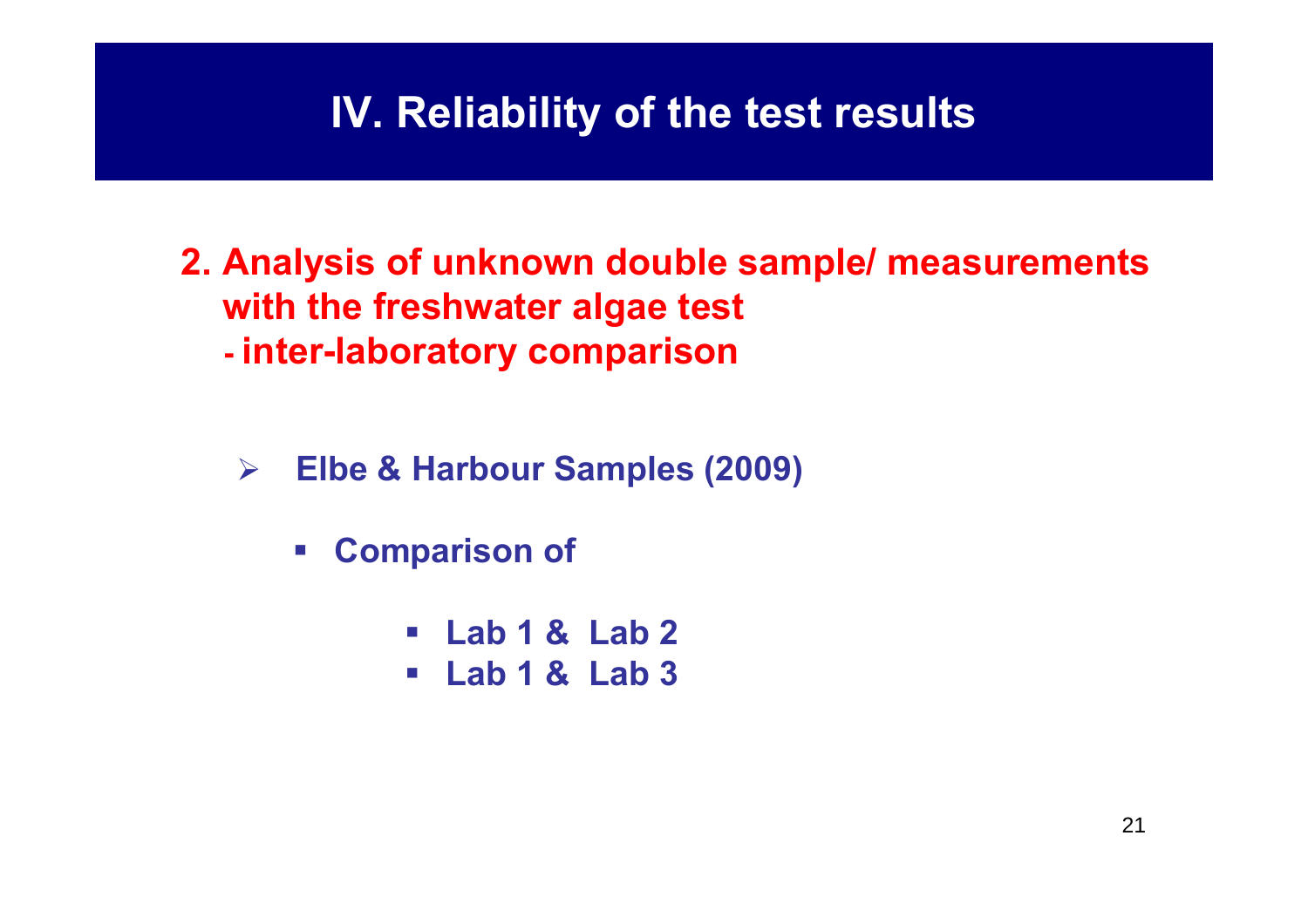### **Inter-laboratory comparison– Elbe Freshwater Algae Test Lab 1 – Lab 2**

### pT - Value Matrix of Double Measurements [N] **(N=36)** (PW+EL)



pT - Value Matrix of Double Measurements [%]

|                  |              |                | $\pm$            |                         |    |                 | $\mathbf{a}=\mathbf{a}$ .<br><b>Contract Contract</b> | ÷ |
|------------------|--------------|----------------|------------------|-------------------------|----|-----------------|-------------------------------------------------------|---|
|                  |              |                | Lab <sub>2</sub> |                         |    |                 |                                                       |   |
|                  | pT Value     | $\bf{0}$       | ۴                | $\overline{2}$          | 3  | 4               | 5                                                     | 6 |
|                  | $\bf{0}$     |                | 3                |                         |    |                 |                                                       |   |
|                  |              | 3              | 3                | 6                       |    |                 |                                                       |   |
|                  | $\mathbf{2}$ | 3              | $\bf 8$          |                         | 17 | 6               |                                                       |   |
| Lab <sub>1</sub> | 3            | 6              | 8                | $\overline{\mathbf{3}}$ | 8  | $6\phantom{.0}$ |                                                       |   |
|                  | 4            | $6\phantom{1}$ | $6\phantom{1}6$  |                         | 3  |                 |                                                       |   |
|                  | $\sqrt{5}$   |                |                  | $6\phantom{1}$          |    |                 |                                                       |   |
|                  | 6            |                |                  |                         | 3  |                 |                                                       |   |

| Difference [pT-<br><b>Values</b> | % of Cases |
|----------------------------------|------------|
| 0                                | 11         |
| 1                                | 47         |
| 2                                | 17         |
| 3                                | 19         |
| 4                                | 6          |
| 5                                | 0          |
| 6                                | 0          |

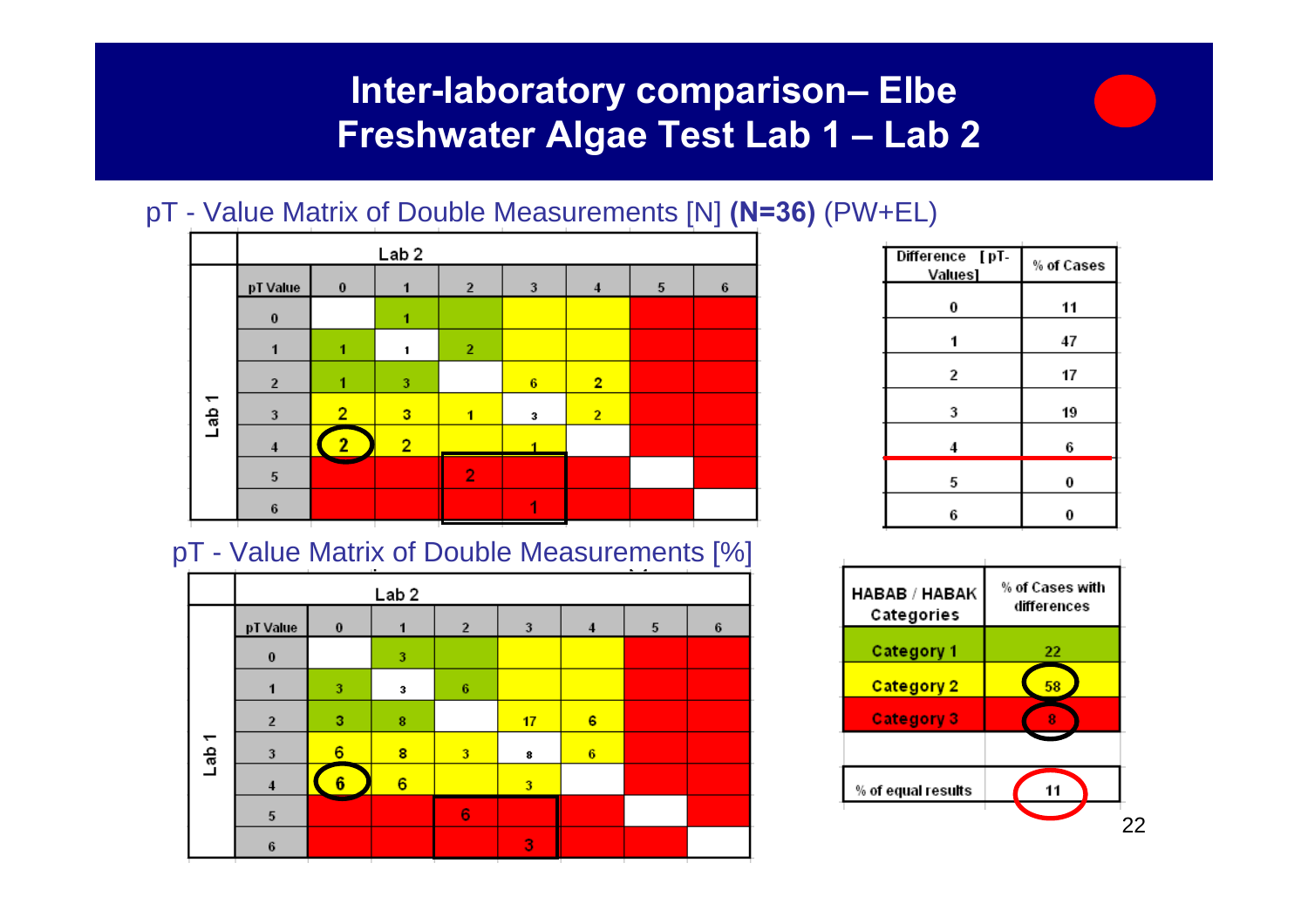## **Inter-laboratory comparison– Elbe Freshwater Algae Test Lab 1 – Lab 3**

### pT - Value Matrix of Double Measurements [N] **(N=22)** (PW+EL)



pT - Value Matrix of Double Measurements [%]



| Difference [ pT-<br>Values] | % of Cases |
|-----------------------------|------------|
| 0                           | 18         |
| 1                           | 18         |
| 2                           | 18         |
| 3                           | 27         |
| 4                           | 18         |
| 5                           | 0          |
| 6                           | 0          |

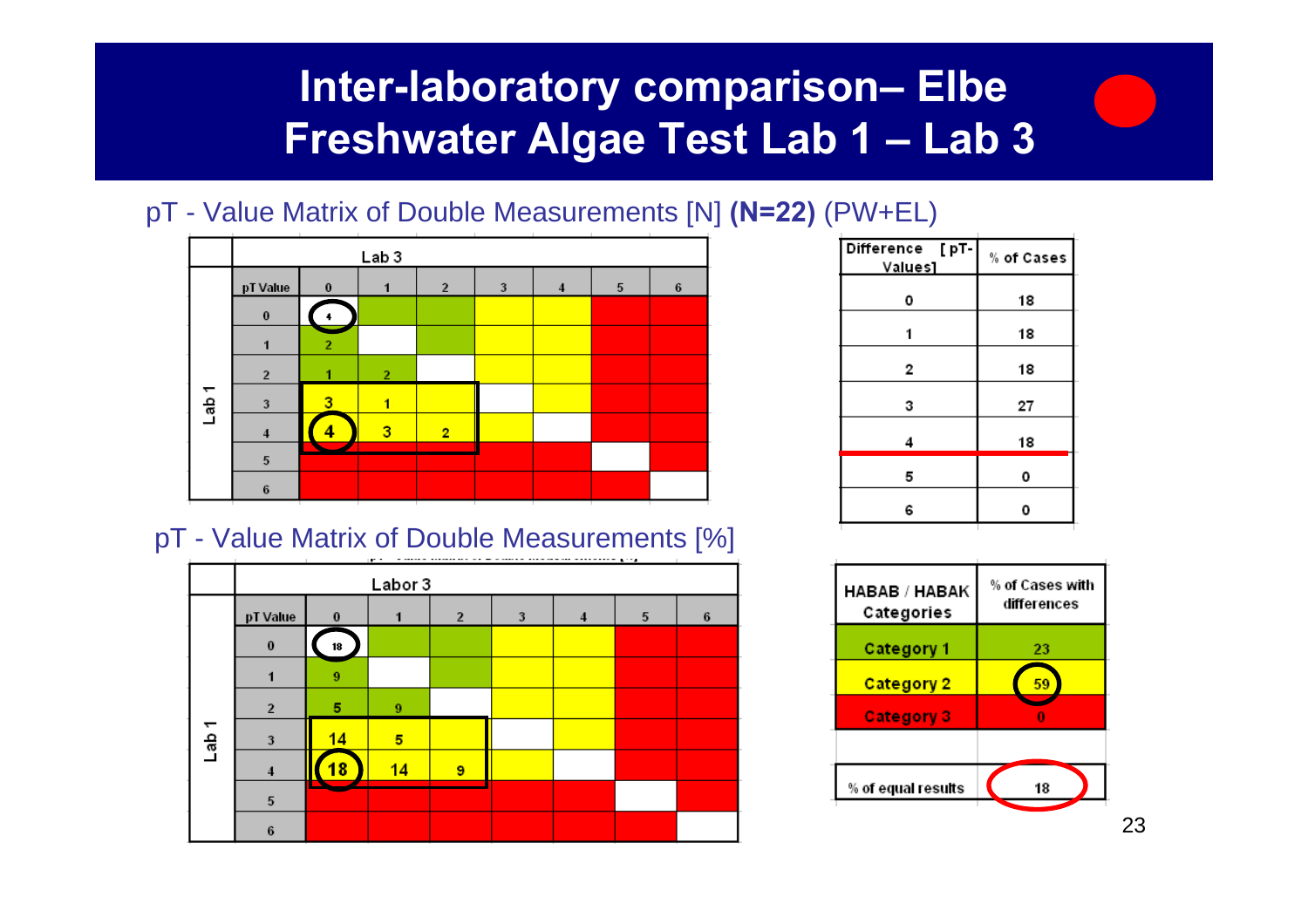## **IV. Reliability of the test results Conclusion**

### **Strong need for**

- ¾**improvement**
- $\blacktriangleright$ **harmonisation**

## **of the test procedures**

¾ **especially for the freshwater algae test**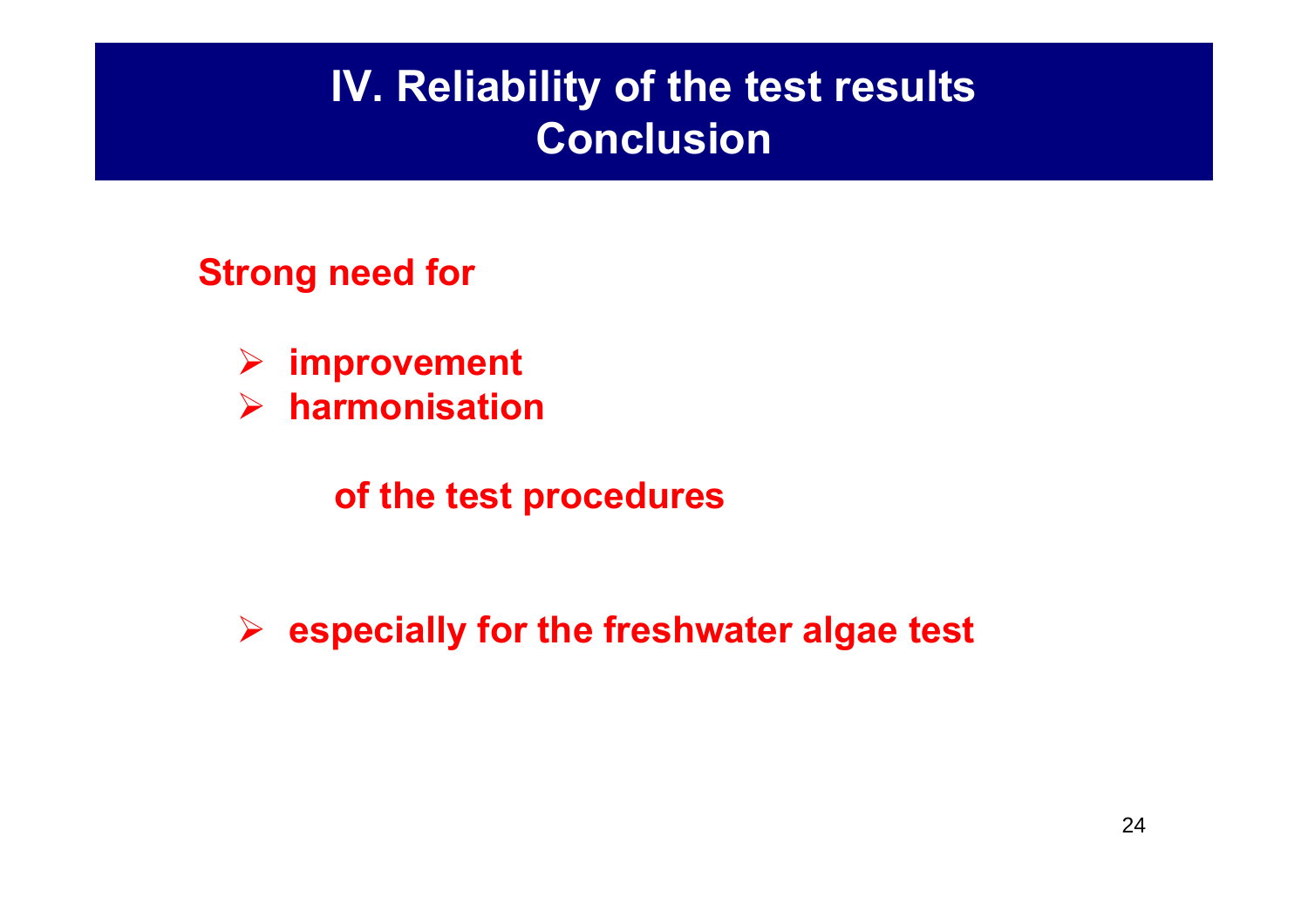## **V. Harmonisation of test procedures**

¾ **Steps, which have been undertaken since 2008:**

- **1. New, state-of-the-art guidance documents for sample preparation and each test procedure were developed.**
- **2. Extensive and standardised database was establishedfor each lab/ test/ sample.**
- **3. First identification of key variables:**
	- ¾ **storage (duration/ temperature) of samples (Sed/EL/ PW)**
	- ¾ **Consideration of background fluorescence (AT, LBT)**
	- ¾ **Calibration of cell-density/ fluorescence (AT)**
	- ¾ **"fitness" of the controls (CVT, AT)**
	- ¾ **confounding factors e.g. ammonia toxicity, hydrogen sulphide**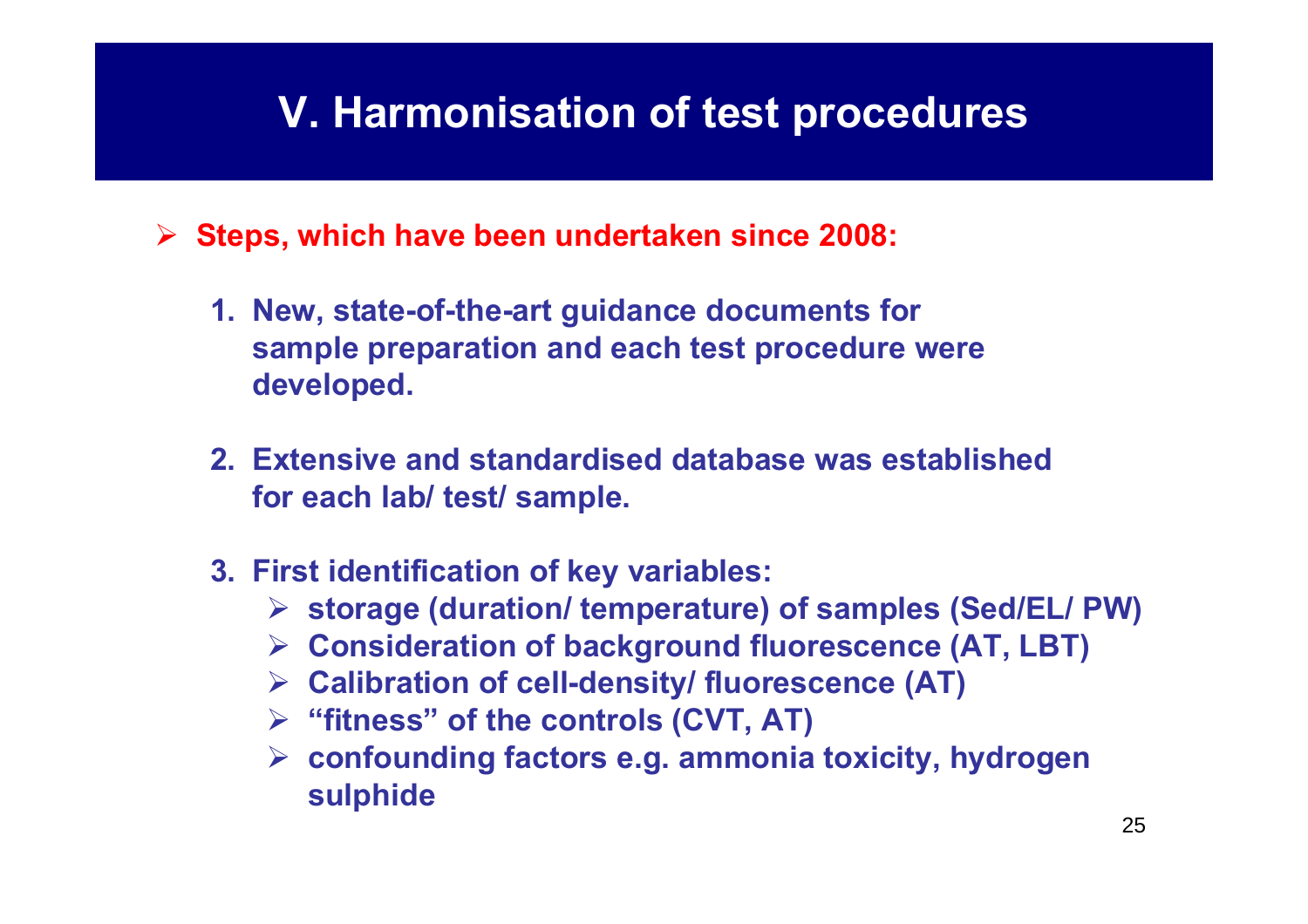## **VI. Future Outlook: A new concept is needed**

**Step 1 : Improving and harmonisation of ecotoxicological test procedures**

> **Maximising intra-laboratory precision & accuracy**

**Step 2: Validation of the test procedures with a round robin test (inter-laboratory comparison)**

**Step 3: Development of a new concept**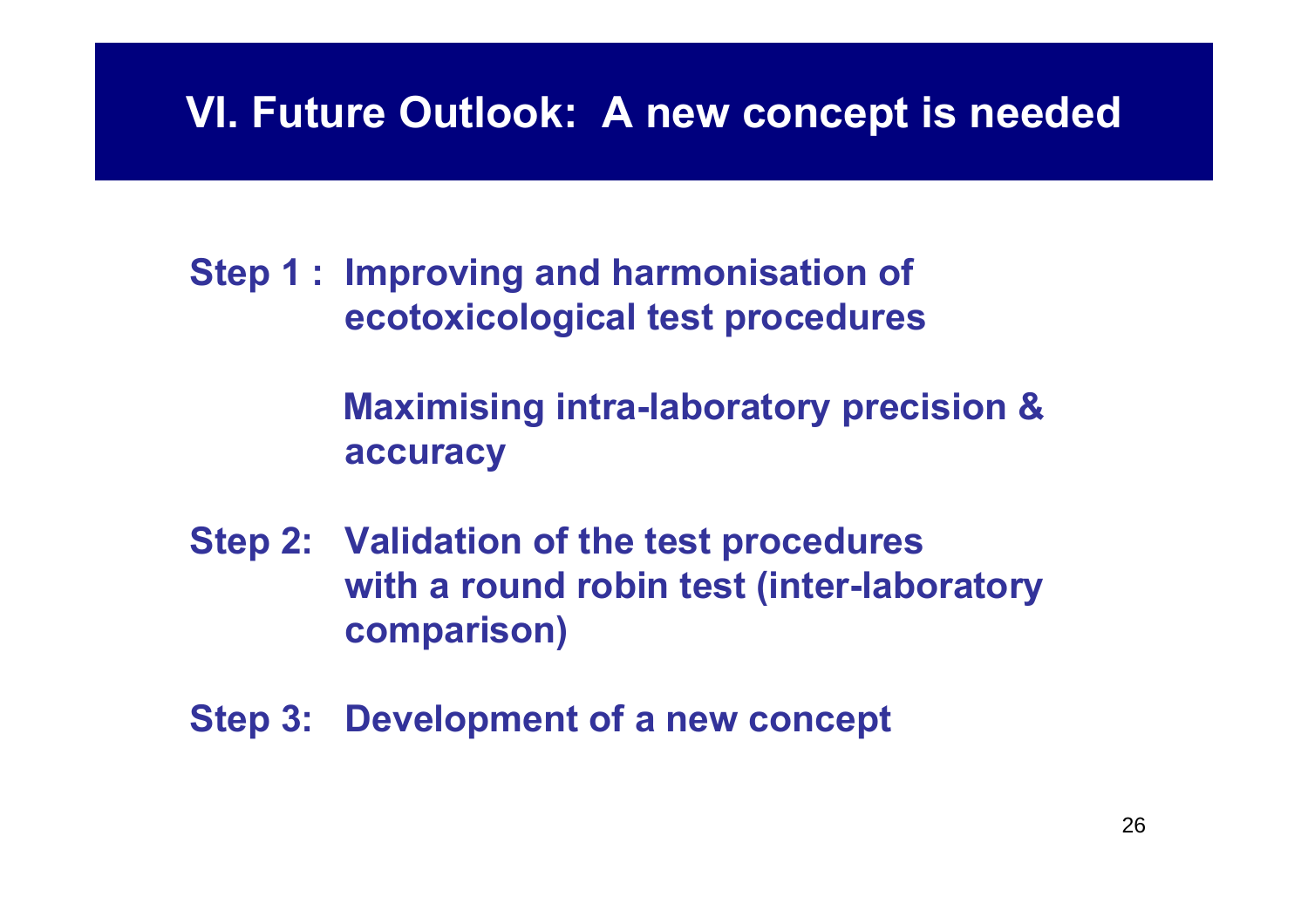## **Development of a new concept**

### **The current situation**

**1) The ecotoxicological sediment classification is based on the result of the most sensitive test, irrespective of the results of the other tests.** 

### **The Future**

**Integrate all test results into the ecotoxicological assessment (e.g. Fuzzy Logic & Hasse Diagram Methods (Heise & Ahlf 2009))**



**Calculation of the test results considering the complete dilution series (EC50-values)**

**2) The test-set results are highly variable, but the logistic organization of the disposal needs a decision half a year in advance.** 

**Identify typical categories of test results based on**

- **- temporal & spatial pattern**
- **- statistical modelling**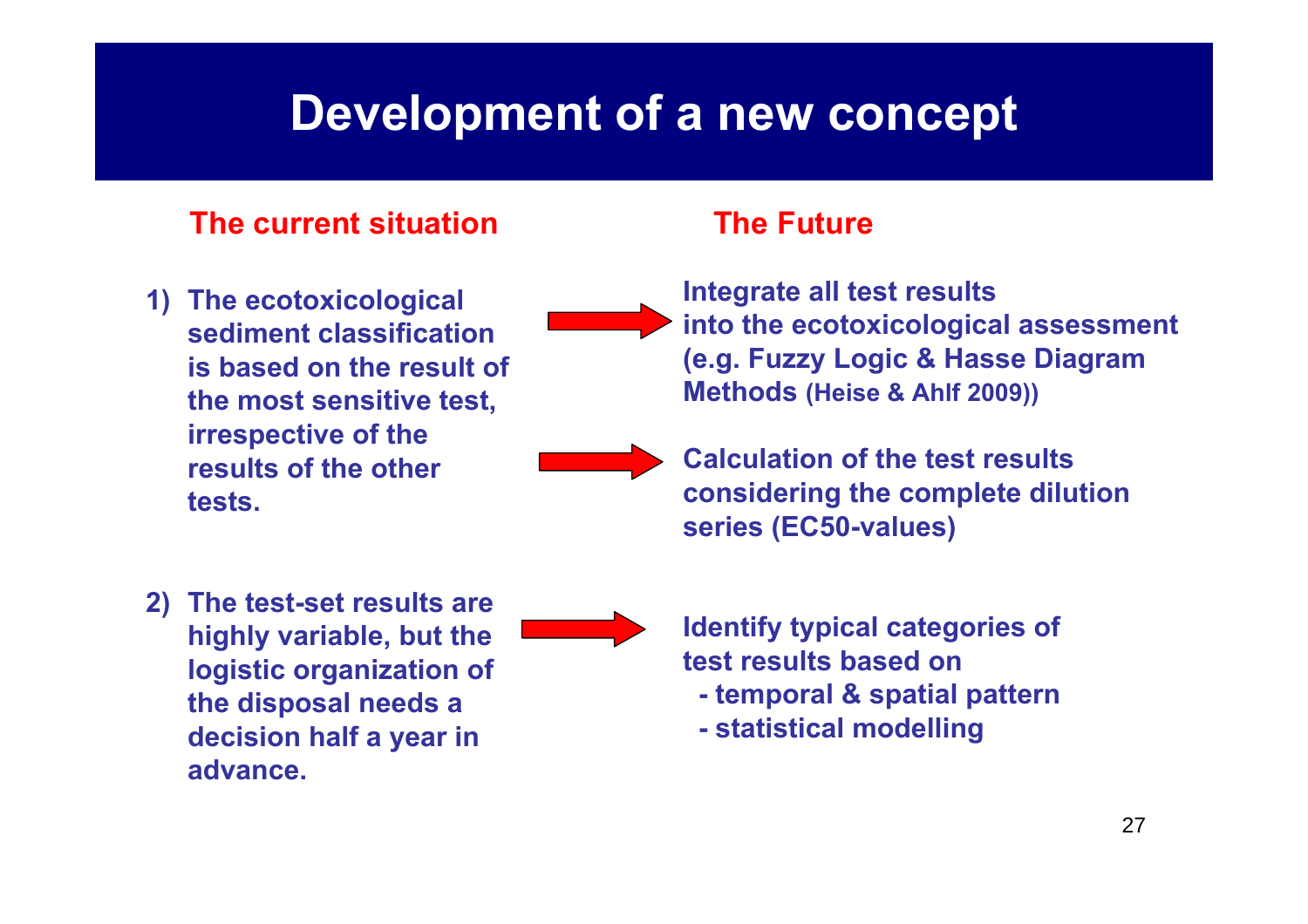

## **Thank you for your attention !**

28 **the good cooperation and funding this project.Thanks to the Hamburg Port Authority for**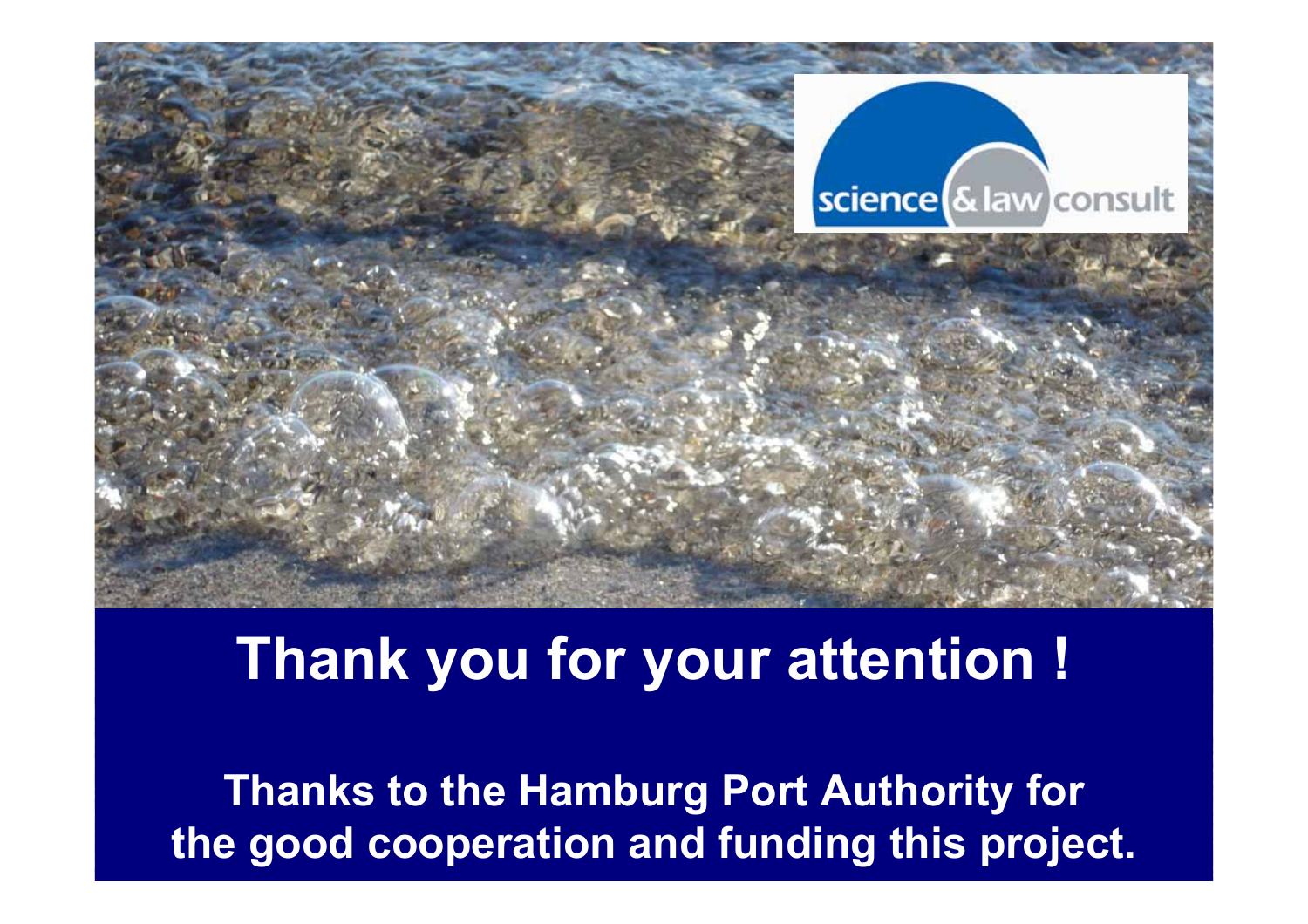## **Intra-laboratory comparison – Elbe Bacteria Contact Assay (BKT) – Lab 1**

### Class Matrix of Double Measurements (N=78) (1g, 2g, 3g)

| Class |    | 2  |  |
|-------|----|----|--|
|       |    |    |  |
|       | 14 | 12 |  |
|       |    |    |  |

| Difference | % of Cases |
|------------|------------|
| [ Class #] |            |
|            |            |
|            | 21         |
|            |            |

### Class Matrix of Double Measurements [%]

| Class |            |   |  |
|-------|------------|---|--|
|       | ß٢         |   |  |
|       | 18         | Б |  |
|       | <b>COL</b> | 6 |  |

| $%$ Inhibition | Class |
|----------------|-------|
| 0-49           |       |
| 50-74          |       |
| 75-100         |       |

| % of Cases<br><b>HABAB / HABAK</b><br>with<br>differences |
|-----------------------------------------------------------|
|                                                           |
| 18                                                        |
|                                                           |
|                                                           |
| 77                                                        |
|                                                           |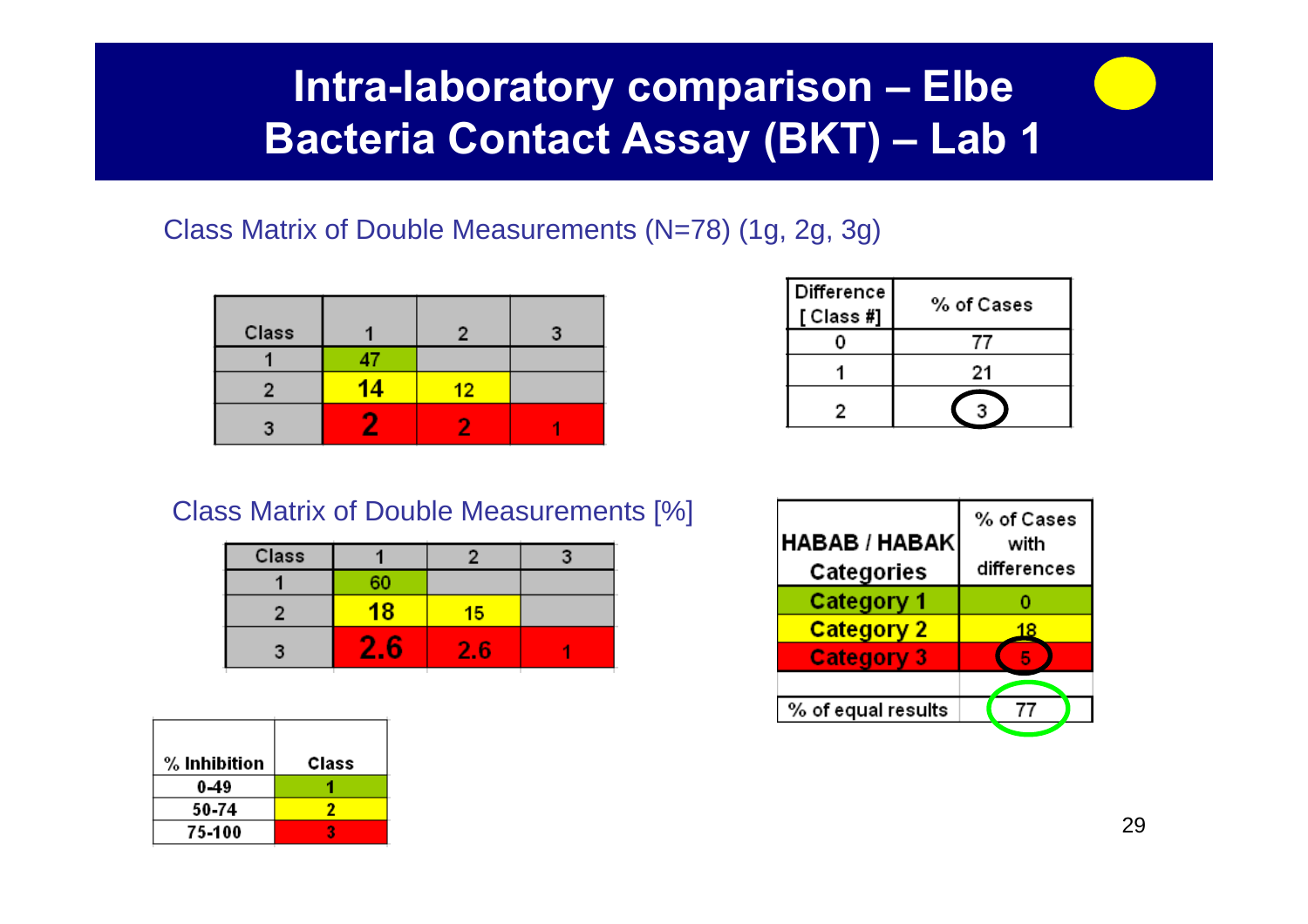## **Intra-laboratory comparison – Elbe Marine Algae Test (MAT) – Lab 2**

### pT - Value Matrix of Double Measurements [N] **(N=36)** (PW+EL)

| pT Value       | 0 |   | 2               | з |   | 5 | 6 |
|----------------|---|---|-----------------|---|---|---|---|
| 0              | 5 |   |                 |   |   |   |   |
|                | n | 8 |                 |   |   |   |   |
| $\overline{2}$ |   | Δ | -8              |   |   |   |   |
| 3              |   |   | $5\phantom{.0}$ |   |   |   |   |
|                |   | Λ |                 |   |   |   |   |
| 5              |   | n | 0               |   | n |   |   |
| 6              |   |   |                 |   |   |   |   |

| Difference<br>[pT-<br>Values] | % of Cases |
|-------------------------------|------------|
| 0                             | 67         |
|                               | 28         |
| 2                             | 6          |
| з                             | ٥          |
|                               | 0          |
| 5                             | 0          |
| 6                             |            |

| pT Value       | o  |    | ŋ            | з                       |                         | 5 | 6         |
|----------------|----|----|--------------|-------------------------|-------------------------|---|-----------|
| O              | 14 |    |              |                         |                         |   |           |
|                | n  | 22 |              |                         |                         |   |           |
| $\overline{2}$ |    | 11 | 22           |                         |                         |   |           |
| 3              |    | 3  | 14           | $\overline{\mathbf{3}}$ |                         |   |           |
|                |    | Ō  | з            | 3                       | $\overline{\mathbf{3}}$ |   |           |
| 5              |    |    | $\mathbf{0}$ |                         | n                       |   |           |
| 6              |    |    |              | 0                       |                         | n | $\bullet$ |
|                |    |    |              |                         |                         |   |           |

| HABAB / HABAK<br>Categories | % of Cases<br>with<br>differences |
|-----------------------------|-----------------------------------|
| Category 1                  | 11                                |
| <b>Category 2</b>           | 22                                |
| <b>Category 3</b>           |                                   |
|                             |                                   |
| $%$ of equal results        |                                   |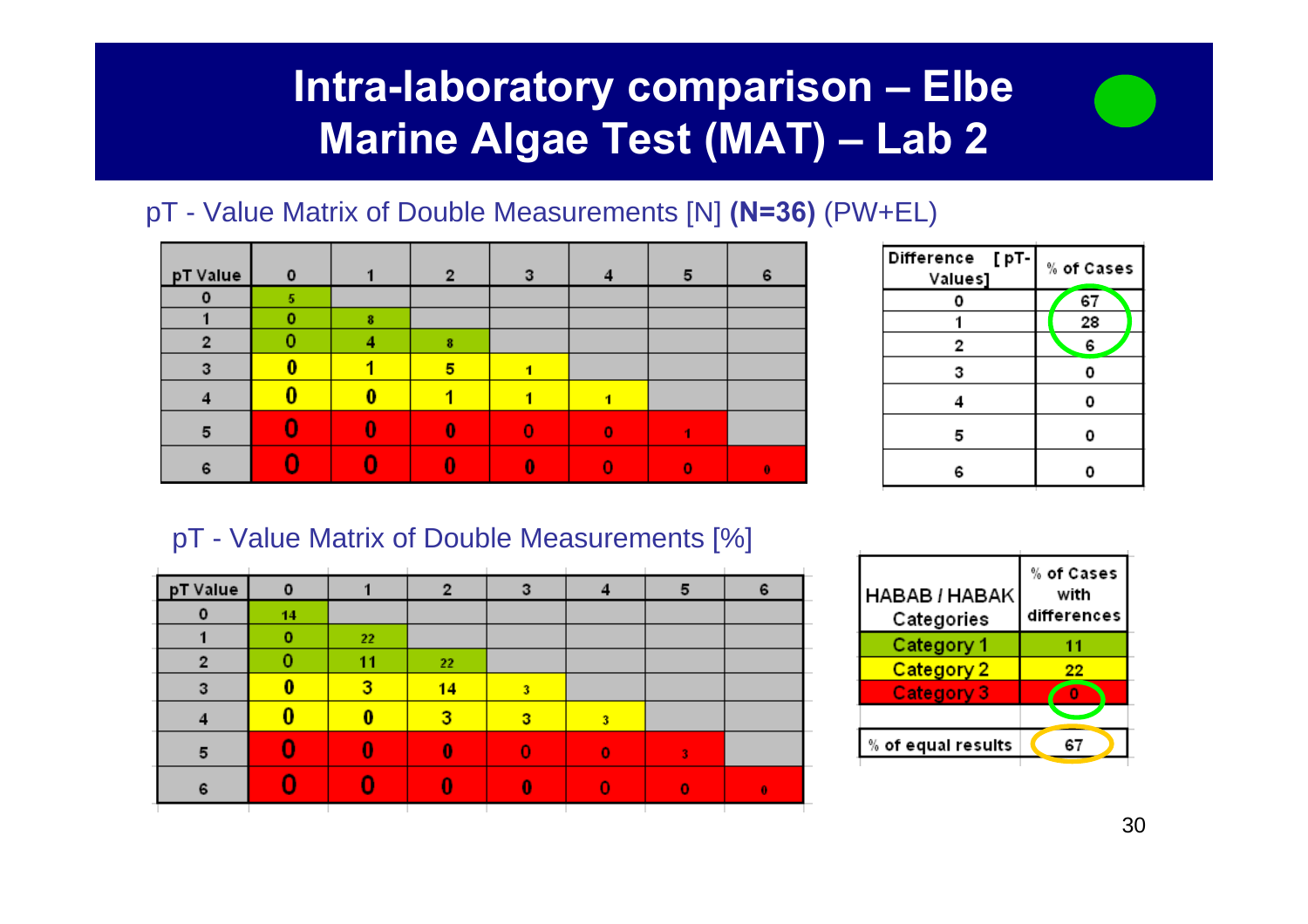## **Intra-laboratory comparison – Elbe Marine Bioluminescence Assay (MLBT) – Lab2**

### pT - Value Matrix of Double Measurements [N] **(N=21)** (PW+EL)





| pT Value             | 0  |   |   |   | 5            | 6 |
|----------------------|----|---|---|---|--------------|---|
|                      | 90 |   |   |   |              |   |
|                      | n  |   |   |   |              |   |
| $\ddot{\phantom{1}}$ | 10 |   |   |   |              |   |
|                      |    | n |   |   |              |   |
|                      |    |   | n |   |              |   |
| 5                    |    |   |   | n | $\mathbf{0}$ |   |
| 6                    |    |   |   |   |              | n |

| HABAB / HABAK<br>Categories | % of Cases<br>with<br>differences |
|-----------------------------|-----------------------------------|
| Category 1                  | 10                                |
| <b>Category 2</b>           |                                   |
| Category 3                  |                                   |
|                             |                                   |
| % of equal results          | 90                                |
|                             |                                   |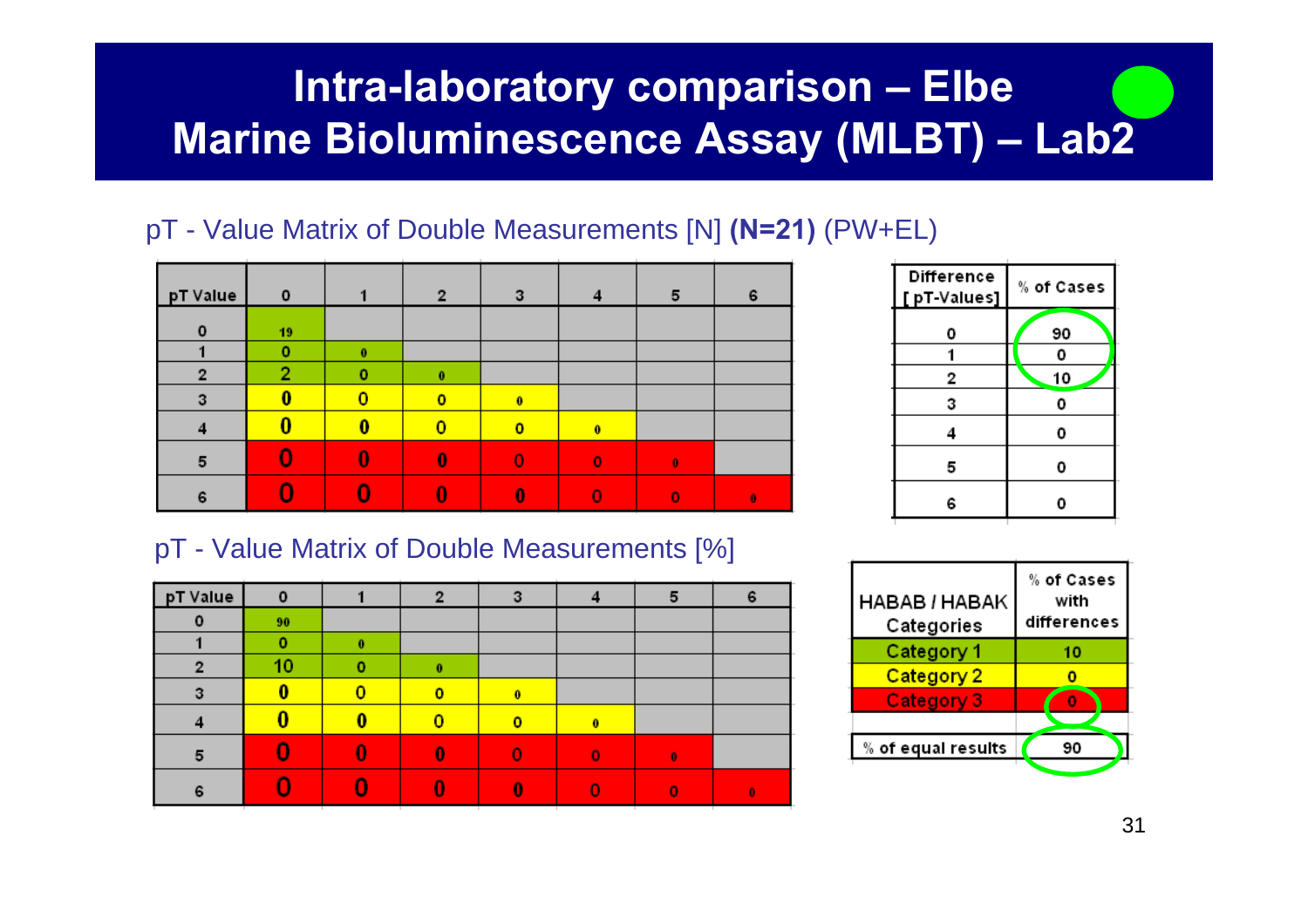## **Intra-laboratory comparison – Elbe Marine Amphipod test (CVT) – Lab2**

#### Class Matrix of Double Measurements [N] **(N=18)**

| Class |    |  |
|-------|----|--|
|       | 13 |  |
|       |    |  |
|       |    |  |

| <b>Difference</b><br>[ Class #] | $\%$ of Cases |
|---------------------------------|---------------|
|                                 | 89            |
|                                 | 11            |
|                                 |               |

Class Matrix of Double Measurements [%]

| Class |          |  |
|-------|----------|--|
|       | 72       |  |
|       | <b>P</b> |  |
|       |          |  |

| <b>HABAB / HABAK</b><br>Categories | % of Cases |
|------------------------------------|------------|
| Category 1                         | 89         |
| <b>Category 2</b>                  | 11         |
| <b>Category 3</b>                  | Ω          |
|                                    |            |
| $\mid$ % of equal results          | 89         |
|                                    |            |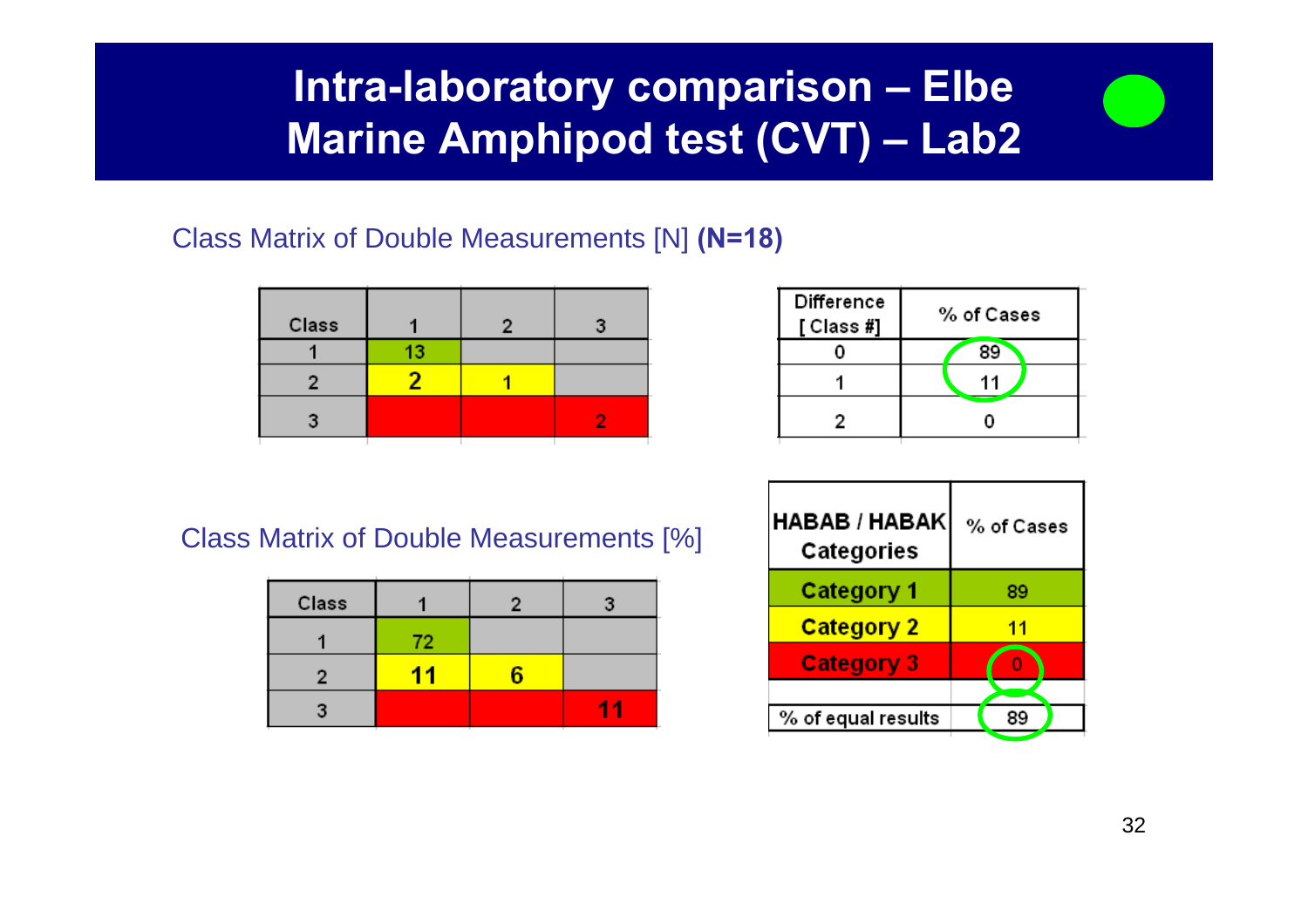## **Intra-laboratory comparison – North Sea Marine Bioluminescence test (MLBT) – Lab 2**

### pT - Value Matrix of Double Measurements [N] **(N=28)** (PW+EL)

| pT Value | $\mathbf{o}$ |   | D            | з              |           | 5            | 6        | Difference<br>[pT-Values] | % of Cases |
|----------|--------------|---|--------------|----------------|-----------|--------------|----------|---------------------------|------------|
|          | 28           |   |              |                |           |              |          |                           | 100        |
|          | o            | 0 |              |                |           |              |          |                           | 0          |
|          |              |   | 0            |                |           |              |          |                           |            |
|          |              |   | $\mathbf{0}$ | $\bullet$      |           |              |          |                           |            |
|          |              |   | $\mathbf 0$  | $\overline{0}$ | $\bullet$ |              |          |                           | U          |
|          |              |   | 0            | Ω              | $\Omega$  | $\mathbf{0}$ |          |                           |            |
| D        |              |   | Λ            |                |           | $\bullet$    | $\bf{0}$ |                           |            |

| <b>Difference</b><br>[pT-Values] | % of Cases |
|----------------------------------|------------|
| ٥                                | 100        |
|                                  | 0          |
| 2                                | 0          |
| з                                | 0          |
| 4                                | 0          |
| 5                                | 0          |
| 6                                |            |

| pT Value | 0   |   | פ | з                        |              | 5         | 6 |
|----------|-----|---|---|--------------------------|--------------|-----------|---|
| 0        | 100 |   |   |                          |              |           |   |
|          |     | O |   |                          |              |           |   |
| 2        |     | n |   |                          |              |           |   |
| 3        |     |   | o | $\overline{\phantom{a}}$ |              |           |   |
|          |     | Ω |   | n                        | $\mathbf{0}$ |           |   |
| 5        |     |   | Ω |                          | n            | $\bullet$ |   |
|          |     |   |   |                          |              |           |   |

| HABAB / HABAK<br>Categories | % of Cases<br>with<br>differences |
|-----------------------------|-----------------------------------|
| Category 1                  |                                   |
| <b>Category 2</b>           |                                   |
| <b>Category 3</b>           |                                   |
|                             |                                   |
| % of equal results          | 100                               |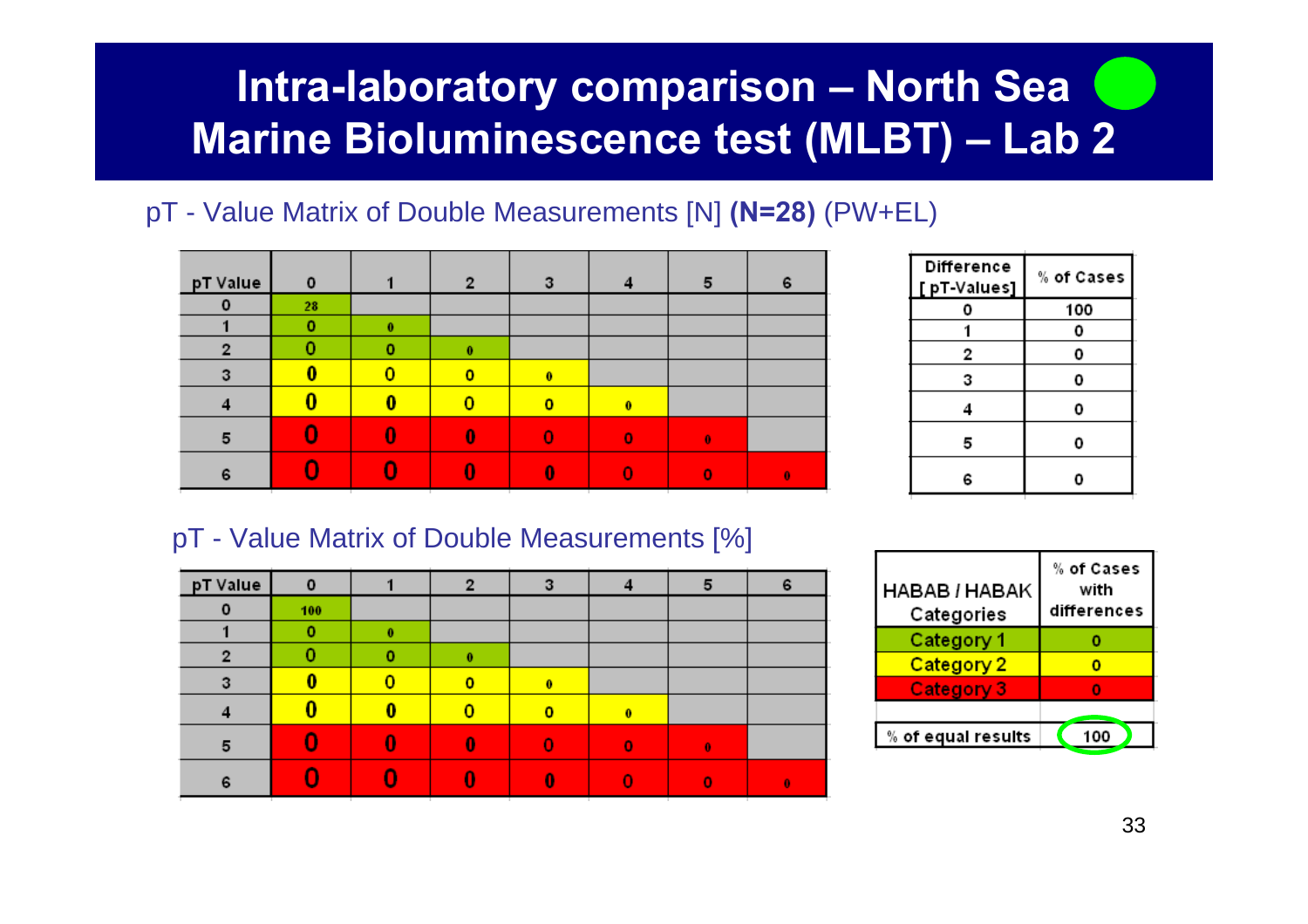## **Intra-laboratory comparison – North Sea Marine Algae Test (MAT) – Lab 2**

### pT - Value Matrix of Double Measurements [N] **(N=28)** (PW+EL)

| pT Value | 0  |          | 2        | з           |          | 5 | 6 |
|----------|----|----------|----------|-------------|----------|---|---|
| 0        | 26 |          |          |             |          |   |   |
|          | ,  | $\bf{0}$ |          |             |          |   |   |
| 2        |    | 0        | $\bf{0}$ |             |          |   |   |
| 3        |    |          | 0        | $\bullet$   |          |   |   |
|          |    | Ω        |          | $\mathbf o$ |          |   |   |
| 5        |    |          | 0        |             | $\Omega$ | Ω |   |
| 6        |    |          |          |             |          |   |   |
|          |    |          |          |             |          |   |   |

| <b>Difference</b><br>[pT-Values] | % of Cases |  |  |
|----------------------------------|------------|--|--|
| 0                                | 93         |  |  |
|                                  |            |  |  |
| 2                                | ٥          |  |  |
| 3                                | 0          |  |  |
|                                  | 0          |  |  |
| 5                                | 0          |  |  |
| 6                                |            |  |  |

| pT Value | 0  |          | っ        | з |              | 6 |
|----------|----|----------|----------|---|--------------|---|
| $\Omega$ | 93 |          |          |   |              |   |
|          |    | $\bf{0}$ |          |   |              |   |
| o        |    |          | $\bf{0}$ |   |              |   |
| з        |    |          | o        | 0 |              |   |
|          |    |          |          | n |              |   |
|          |    |          | o        |   | $\mathbf{0}$ |   |
| 6        |    |          |          |   |              |   |

| HABAB / HABAK<br>Categories | % of Cases<br>with<br>differences |
|-----------------------------|-----------------------------------|
| Category 1                  |                                   |
| <b>Category 2</b>           |                                   |
| Category 3                  |                                   |
|                             |                                   |
| % of equal results          |                                   |
|                             |                                   |